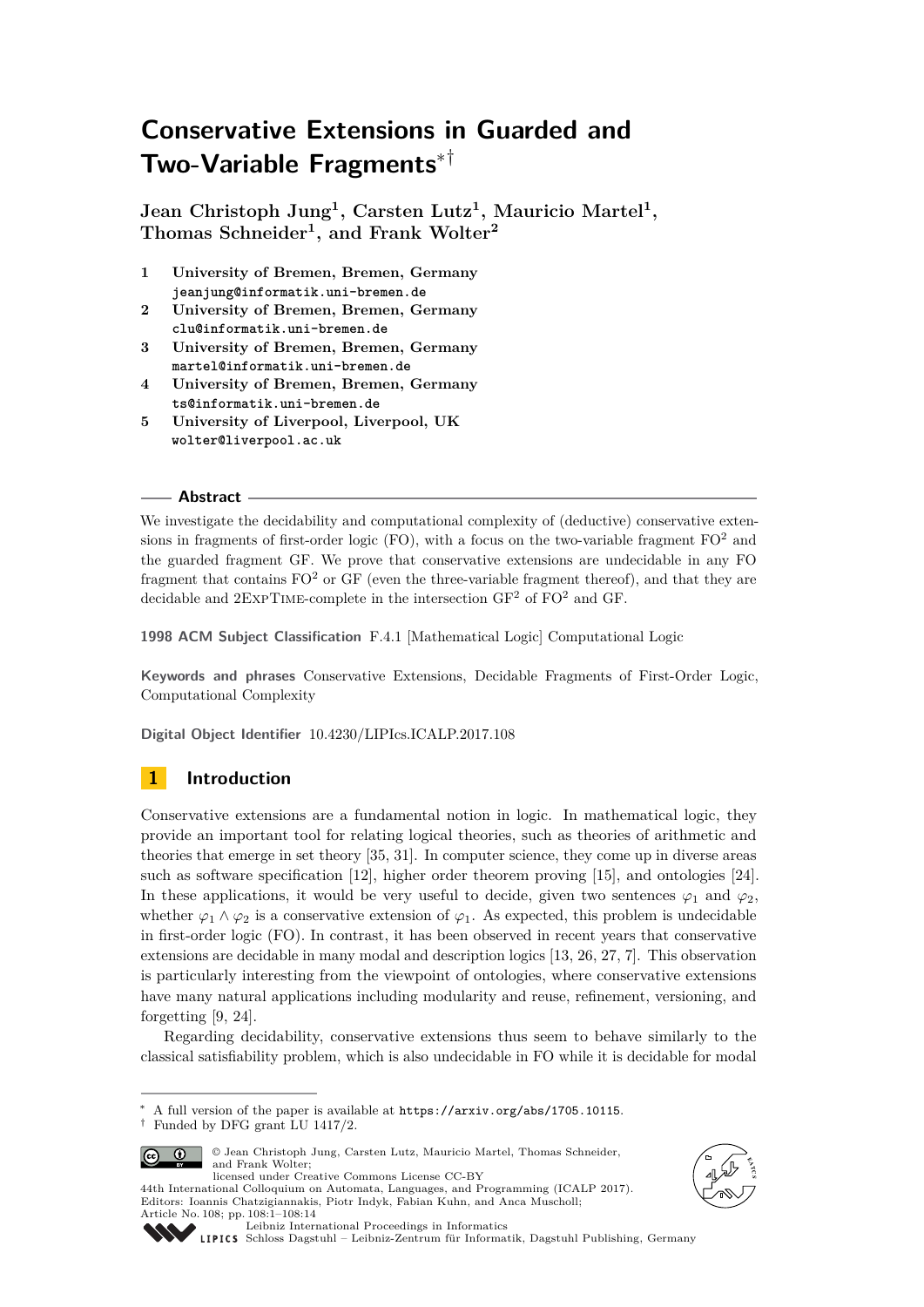## **108:2 Conservative Extensions in Guarded and Two-Variable Fragments**

and description logics. In the case of satisfiability, the aim to understand the deeper reasons for this discrepancy and to push the limits of decidability to more expressive fragments of FO has sparked a long line of research that identified prominent decidable FO fragments such as the two-variable fragment  $FO^2$  [\[34,](#page-13-7) [29\]](#page-13-8), its extension with counting quantifiers  $C^2$  [\[19\]](#page-13-9), the guarded fragment GF [\[1\]](#page-12-4), and the guarded negation fragment GNF [\[4\]](#page-12-5), see also [\[6,](#page-12-6) [16,](#page-13-10) [33,](#page-13-11) [23\]](#page-13-12) and references therein. These fragments have sometimes been used as a replacement for the modal and description logics that they generalize, and in particular the guarded fragment has been proposed as an ontology language [\[3\]](#page-12-7). Motivated by this situation, the aim of the current paper is to study the following two questions:

- 1. Are conservative extensions decidable in relevant fragments of FO such as  $FO^2$ ,  $C^2$ , GF, and GNF?
- **2.** What are the deeper reasons for decidability of conservative extensions in modal and description logics and how far can the limits of decidability be pushed?

To be more precise, we concentrate on *deductive* conservative extensions, that is,  $\varphi_1 \wedge \varphi_2$ is a conservative extension of  $\varphi_1$  if for every sentence  $\psi$  formulated in the signature of  $\varphi_1, \varphi_1 \wedge \varphi_2 \models \psi$  implies  $\varphi_1 \models \psi$ . There is also a *model-theoretic* notion of conservative extension which says that  $\varphi_1 \wedge \varphi_2$  is a conservative extension of  $\varphi_1$  if every model of  $\varphi_1$  can be extended to a model of  $\varphi_2$  by interpreting the additional symbols in  $\varphi_2$ . Model-theoretic conservative extensions imply deductive conservative extensions, but the converse fails unless one works with a very expressive logic such as second-order logic [\[24\]](#page-13-3). In fact, model-theoretic conservative extensions are undecidable even for some very inexpressive description logics that include neither negation nor disjunction [\[25\]](#page-13-13). Deductive conservative extensions, as studied in this paper, are closely related to other important notions in logic, such as uniform interpolation [\[30,](#page-13-14) [36,](#page-13-15) [5\]](#page-12-8). For example, in logics that enjoy Craig interpolation, a decision procedure for conservative extensions can also be used to decide whether a given sentence  $\varphi_2$ is a uniform interpolant of a given sentence  $\varphi_1$  regarding the symbols used in  $\varphi_2$ .

Instead of concentrating only on conservative extensions, we also consider two related reasoning problems that we call  $\Sigma$ -entailment and  $\Sigma$ -inseparability, where  $\Sigma$  denotes a signature. The definitions are as follows: a sentence  $\varphi_1$  Σ-entails a sentence  $\varphi_2$  if for every sentence  $\psi$  formulated in  $\Sigma$ ,  $\varphi_2 \models \psi$  implies  $\varphi_1 \models \psi$ . This can be viewed as a more relaxed notion of conservative extension where it is not required that one sentence actually extends the other as in the conjunction  $\varphi_1 \wedge \varphi_2$  used in the definition of conservative extensions. Two sentences  $\varphi_1, \varphi_2$  are  $\Sigma$ -inseparable if they  $\Sigma$ -entail each other. We generally prove lower bounds for conservative extensions and upper bounds for  $\Sigma$ -entailment, in this way obtaining the same decidability and complexity results for all three problems.

Our first main result is that conservative extensions are undecidable in  $FO<sup>2</sup>$  and (the three-variable fragment of) GF, and in fact in all fragments of FO that contain at least one of the two; note that the latter is not immediate because the separating sentence  $\psi$ in the definition of conservative extensions ranges over all sentences from the considered fragment, giving greater separating power when we move to a larger fragment. The proofs are by reductions from the halting problem for two-register machines and a tiling problem, respectively. We note that undecidability of conservative extensions also implies that there is no extension of the logic in question in which consequence is decidable and that has effective uniform interpolation (in the sense that uniform interpolants exist and are computable). We then show as our second main result that, in the two-variable guarded fragment  $GF^2$ ,  $\Sigma$ entailment is decidable in  $2$ EXPTIME. Regarding the satisfiability problem,  $GF<sup>2</sup>$  behaves fairly similarly to modal and description logics. It is thus suprising that deciding  $\Sigma$ -entailment (and conservative extensions) in  $GF^2$  turns out to be much more challenging than in most modal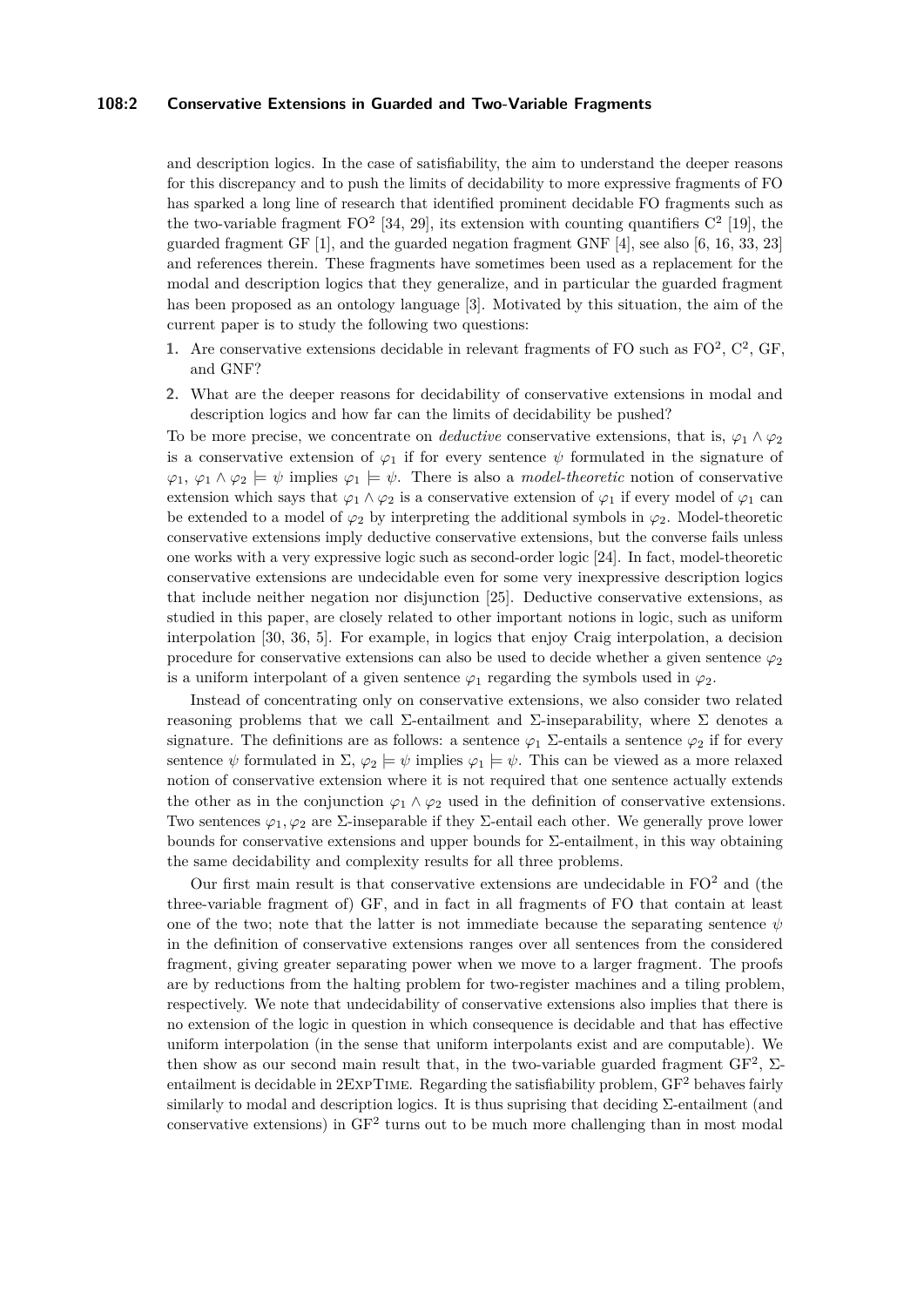and description logics. There, the main approach to proving decidability of  $\Sigma$ -entailment is to first establish a suitable model-theoretic characterization based on bisimulations which is then used as a foundation for a decision procedure based on tree automata [\[27,](#page-13-5) [7\]](#page-12-2). In  $GF^2$ , an analogous characterization in terms of appropriate guarded bisimulation fails. Instead, one has to demand the existence of *k-bounded* (guarded) bisimulations, *for all k*, and while tree automata can easily handle bisimulations, it is not clear how they can deal with such an infinite family of bounded bisimulations. We solve this problem by a very careful analysis of the situation and by providing another characterization that can be viewed as being 'half way' between a model-theoretic characterization and an automata-encoding of Σ-entailment.

We also observe that a 2ExpTIME lower bound from [\[13\]](#page-12-1) for conservative extensions in description logics can be adapted to GF<sup>2</sup> , and consequently our upper bound is tight. It is known that  $GF^2$  enjoys Craig interpolation and thus our results are also relevant to deciding uniform interpolants and to a stronger version of conservative extensions in which the separating sentence  $\psi$  can also use 'helper symbols' that occur neither in  $\varphi_1$  nor in  $\varphi_2$ .

## **2 Preliminaries**

We introduce the fragments of classical first-order logic (FO) that are relevant for this paper. We generally admit equality and disallow function symbols and constants. With *FO*<sup>2</sup> , we denote the *two-variable fragment of FO*, obtained by fixing two variables *x* and *y* and disallowing the use of other variables  $[34, 29]$  $[34, 29]$  $[34, 29]$ . In FO<sup>2</sup> and fragments thereof, we generally admit only predicates of arity one and two, which is without loss of generality [\[17\]](#page-13-16). In the *guarded fragment of FO*, denoted *GF*, quantification is restricted to the pattern

 $\forall$ **y**( $\alpha$ (**x**,**y**)  $\rightarrow \varphi$ (**x**,**y**))  $\exists$ **y**( $\alpha$ (**x**,**y**))  $\land \varphi$ (**x**,**y**))

where  $\varphi(\mathbf{x}, \mathbf{y})$  is a GF formula with free variables among **x**, **y** and  $\alpha(\mathbf{x}, \mathbf{y})$  is an atomic formula *R***xy** or an equality  $x = y$  that in either case contains all variables in **x**, **y** [\[1,](#page-12-4) [16\]](#page-13-10). The formula  $\alpha$  is called the *guard* of the quantifier. The *k*-variable fragment of GF, defined in the expected way, is denoted  $GF<sup>k</sup>$ . Apart from the logics introduced so far, in informal contexts we shall also mention several related description logics. Exact definitions are omitted, we refer the reader to [\[2\]](#page-12-9).

A *signature*  $\Sigma$  is a finite set of predicates. We use  $GF(\Sigma)$  to denote the set of all GFsentences that use only predicates from  $\Sigma$  (and possibly equality), and likewise for  $\mathrm{GF}^2(\Sigma)$ and other fragments. We use  $sig(\varphi)$  to denote the set of predicates that occur in the FO formula  $\varphi$ . Note that we consider equality to be a logical symbol, rather than a predicate, and it is thus never part of a signature. We write  $\varphi_1 \models \varphi_2$  if  $\varphi_2$  is a logical consequence of  $\varphi_1$ . The next definition introduces the central notions studied in this paper.

<span id="page-2-1"></span>**Definition 1.** Let F be a fragment of FO,  $\varphi_1, \varphi_2$  F-sentences and  $\Sigma$  a signature. Then

**1.**  $\varphi_1 \Sigma$ -entails  $\varphi_2$ , written  $\varphi_1 \models_{\Sigma} \varphi_2$ , if for all  $F(\Sigma)$ -sentences  $\psi, \varphi_2 \models \psi$  implies  $\varphi_1 \models \psi$ ;

**2.**  $\varphi_1$  and  $\varphi_2$  are  $\Sigma$ *-inseparable* if  $\varphi_1$   $\Sigma$ -entails  $\varphi_2$  and vice versa;

**3.**  $\varphi_1 \wedge \varphi_2$  is a *conservative extension* of  $\varphi_1$  if  $\varphi_1$  sig( $\varphi_1$ )-entails  $\varphi_1 \wedge \varphi_2$ .

Note that Σ-entailment could equivalently be defined as follows when *F* is closed under negation:  $\varphi_1$  Σ*-entails*  $\varphi_2$  if for all  $F(\Sigma)$ -sentences  $\psi$ , satisfiability of  $\varphi_1 \wedge \psi$  implies satisfiability of *ϕ*<sup>2</sup> ∧ *ψ*. If *ϕ*<sup>1</sup> does not Σ-entail *ϕ*2, there is thus an *F*(Σ)-sentence *ψ* such that *ϕ*<sup>1</sup> ∧ *ψ* is satisfiable while  $\varphi_2 \wedge \psi$  is not. We refer to such  $\psi$  as a *witness sentence* for non- $\Sigma$ -entailment.

<span id="page-2-0"></span>**Example 2.** (1)  $\Sigma$ -entailment is a weakening of logical consequence, that is,  $\varphi_1 \models \varphi_2$ implies  $\varphi_1 \models_{\Sigma} \varphi_2$  for any  $\Sigma$ . The converse is true when  $sig(\varphi_2) \subseteq \Sigma$ .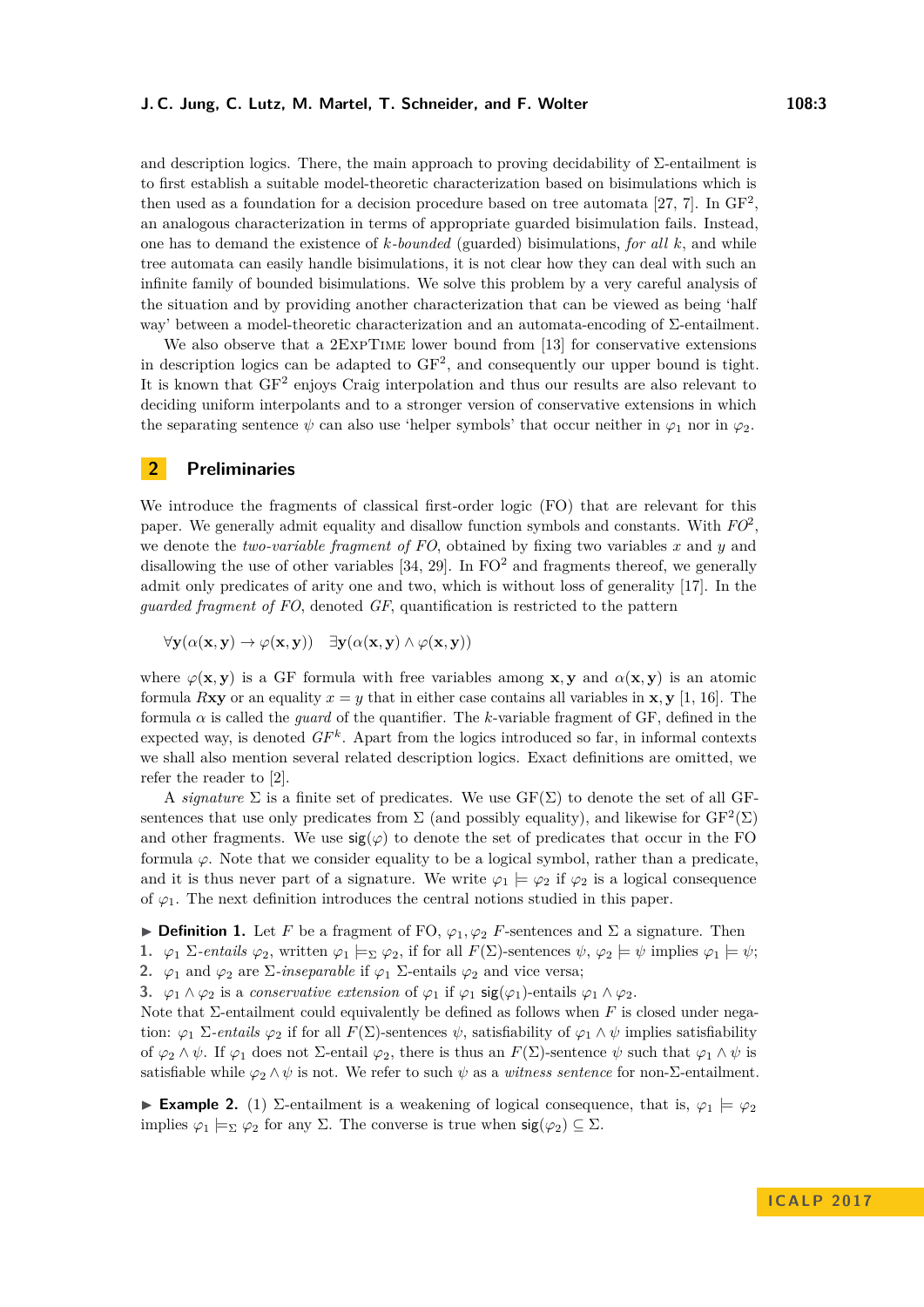## **108:4 Conservative Extensions in Guarded and Two-Variable Fragments**

(2) Consider the GF<sup>2</sup> sentences  $\varphi_1 = \forall x \exists y Rxy$  and  $\varphi_2 = \forall x (\exists y (Rxy \land Ay) \land \exists y (Rxy \land \exists y (Rxy \land \exists z y Rxy))$  $\neg Ay)$ ) and let  $\Sigma = \{R\}$ . Then  $\psi = \forall xy(Rxy \rightarrow x = y)$  is a witness for  $\varphi_1 \not\models_{\Sigma} \varphi_2$ . If  $\varphi_1$ is replaced by  $\varphi'_1 = \forall x \exists y (Rxy \land x \neq y)$  we obtain  $\varphi'_1 \models_{\Sigma} \varphi_2$  since GF<sup>2</sup> cannot count the number of *R*-successors.

It is important to note that different fragments *F* of FO give rise to different notions of Σ-entailment, Σ-inseparability and conservative extensions. For example, if *ϕ*<sup>1</sup> and *ϕ*<sup>2</sup> belong to  $GF^2$ , then they also belong to  $GF$  and to  $FO^2$ , but it might make a difference whether witness sentences range over all  $GF<sup>2</sup>$ -sentences, over all  $GF$ -sentences, or over all  $FO<sup>2</sup>$ -sentences. If we want to emphasize the fragment  $F$  in which witness sentences are formulated, we speak of *F*(Σ)-entailment instead of Σ-entailment and write *ϕ*<sup>1</sup> |=*<sup>F</sup>* (Σ) *ϕ*2, and likewise for  $F(\Sigma)$ -inseparability and *F*-conservative extensions.

**► Example 3.** Let  $\varphi'_1$ ,  $\varphi_2$ , and  $\Sigma = \{R\}$  be from Example [2](#page-2-0) (2). Then  $\varphi'_1$  GF<sup>2</sup>( $\Sigma$ )-entails  $\varphi_2$ but  $\varphi'_1$  does not  $FO(\Sigma)$ -entail  $\varphi_2$ ; a witness is given by  $\forall xy_1y_2((Rxy_1 \wedge Rxy_2) \rightarrow y_1 = y_2)$ .

Note that conservative extensions and  $\Sigma$ -inseparability reduce in polynomial time to  $\Sigma$ entailment (with two calls to  $\Sigma$ -entailment required in the case of  $\Sigma$ -inseparability). Moreover, conservative extensions reduce in polynomial time to  $\Sigma$ -inseparability. We thus state our upper bounds in terms of  $\Sigma$ -entailment and lower bounds in terms of conservative extensions.

There is a natural variation of each of the three notions in Definition [1](#page-2-1) obtained by allowing to use additional 'helper predicates' in witness sentences. For a fragment *F* of FO, *F*-sentences  $\varphi_1, \varphi_2$ , and a signature  $\Sigma$ , we say that  $\varphi_1$  *strongly*  $\Sigma$ -*entails*  $\varphi_2$  if  $\varphi_1$   $\Sigma'$ -entails  $\varphi_2$ for any  $\Sigma'$  with  $\Sigma' \cap \mathsf{sig}(\varphi_2) \subseteq \Sigma$ . Strong  $\Sigma$ -inseparability and strong conservative extensions are defined accordingly. Strong  $\Sigma$ -entailment implies  $\Sigma$ -entailment, but the converse may fail.

**Example 4.** GF(Σ)-entailment does not imply strong GF(Σ)-entailment. Let  $\varphi_1$  state that the binary predicate  $R$  is irreflexive and symmetric and let  $\varphi_2$  be the conjunction of  $\varphi_1$  and  $\forall x(Ax \rightarrow \forall y(Rxy \rightarrow \neg Ay)) \land \forall x(\neg Ax \rightarrow \forall y(Rxy \rightarrow Ay)).$  Thus, an  $\{R\}$ structure satisfying  $\varphi_1$  can be extended to a model of  $\varphi_2$  if it contains no *R*-cycles of odd length. Now observe that any satisfiable  $GF({R})$  sentence is satisfiable in a forest  ${R}$ -structure (see Section [4](#page-6-0) for a precise definition). Hence, if a  $GF({R})$ -sentence is satisfiable in an irreflexive and symmetric structure then it is satisfiable in a structure without odd cycles and so  $\varphi_1$  GF( $\{R\}$ )-entails  $\varphi_2$ . In contrast, for the fresh ternary predicate *Q* and  $\psi = \exists x_1 x_2 x_3 (Qx_1 x_2 x_3 \wedge Rx_1 x_2 \wedge Rx_2 x_3 \wedge Rx_3 x_1)$  we have  $\varphi_2 \models \neg \psi$  but  $\varphi_1 \not\models \neg \psi$  and so  $\psi$ witnesses that  $\varphi_1$  does not GF({*R, Q*})-entail  $\varphi_2$ .

The example above is inspired by proofs that GF does not enjoy Craig interpolation [\[21,](#page-13-17) [11\]](#page-12-10). This is not accidental, as we explain next. Recall that a fragment *F* of FO *has Craig interpolation* if for all *F*-sentences  $\psi_1, \psi_2$  with  $\psi_1 \models \psi_2$  there exists an *F*-sentence  $\psi$  (called an *F*-interpolant for  $\psi_1, \psi_2$  such that  $\psi_1 \models \psi \models \psi_2$  and  $\text{sig}(\psi) \subseteq \text{sig}(\psi_1) \cap \text{sig}(\psi_2)$ . *F has uniform interpolation* if one can always choose an *F*-interpolant that does not depend on  $\psi_2$ , but only on  $\psi_1$  and  $\text{sig}(\psi_1) \cap \text{sig}(\psi_2)$ . Thus, given  $\psi_1$ ,  $\psi$  and  $\Sigma$  with  $\psi_1 \models \psi$  and  $\text{sig}(\psi) \subseteq \Sigma$ , then  $\psi$  is a *uniform*  $F(\Sigma)$ *-interpolant of*  $\psi_1$  iff  $\psi$  strongly  $F(\Sigma)$ -entails  $\psi_1$ . Both Craig interpolation and uniform interpolation have been investigated extensively, for example for intuitionistic logic [\[30\]](#page-13-14), modal logics [\[36,](#page-13-15) [10,](#page-12-11) [28\]](#page-13-18), guarded fragments [\[11\]](#page-12-10), and description logics [\[27\]](#page-13-5). The following observation summarizes the connection between (strong) Σ-entailment and interpolation.

<span id="page-3-0"></span>**Findamentally Theorem 5.** *Let F be a fragment of FO that enjoys Craig interpolation. Then*  $F(\Sigma)$ *entailment implies strong*  $F(\Sigma)$ *-entailment. In particular, if*  $\varphi_2 \models \varphi_1$  *and*  $\text{sig}(\varphi_1) \subseteq \Sigma$ *, then*  $\varphi_1$  *is a uniform*  $F(\Sigma)$ *-interpolant of*  $\varphi_2$  *iff*  $\varphi_1$   $F(\Sigma)$ *-entails*  $\varphi_2$ *.*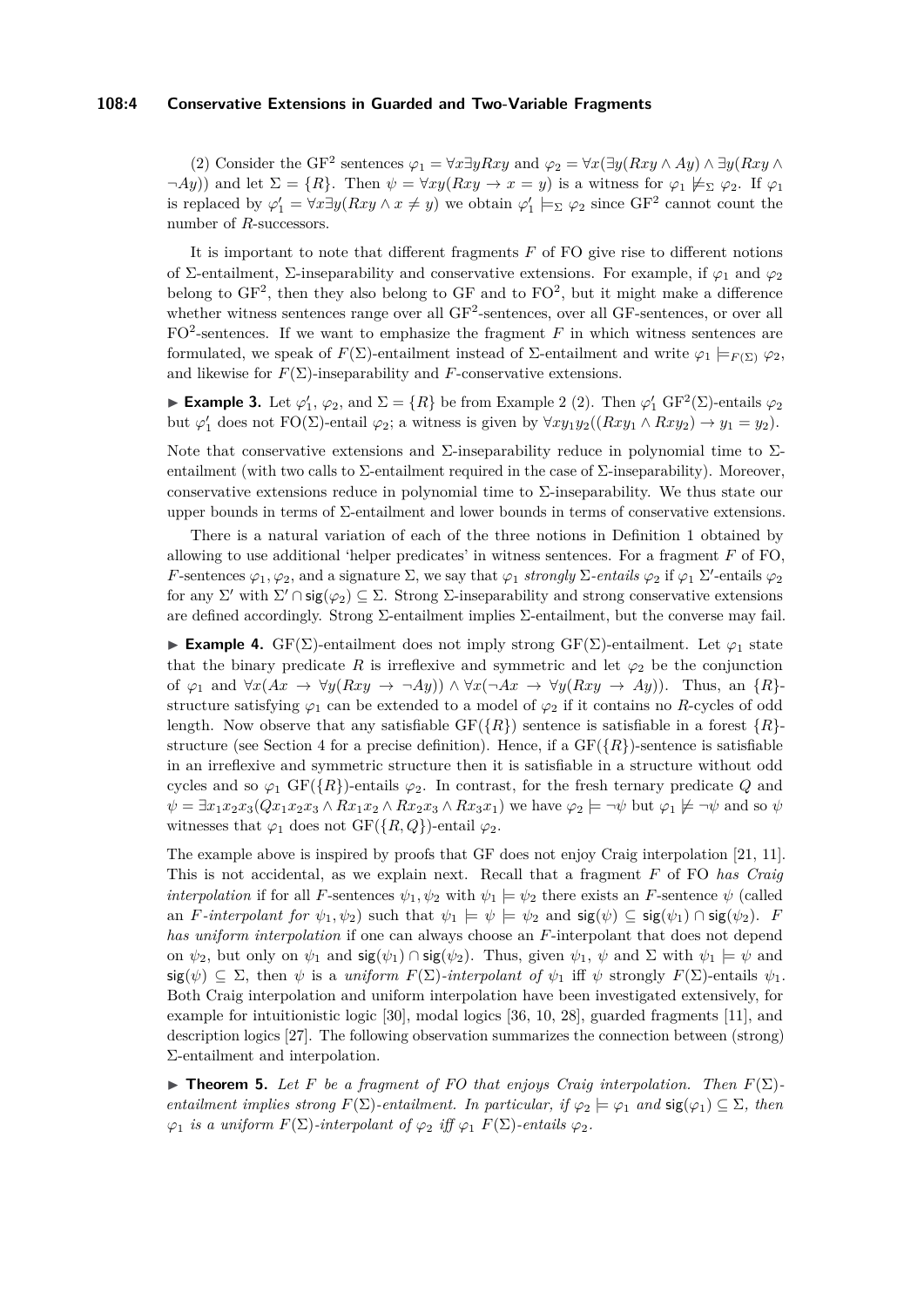**Proof.** Assume  $\varphi_1$  does not strongly  $F(\Sigma)$ -entail  $\varphi_2$ . Then there is an *F*-sentence  $\psi$  with  $\text{sig}(\psi) \cap \text{sig}(\varphi_2) \subseteq \Sigma$  such that  $\varphi_2 \models \psi$  and  $\varphi_1 \land \neg \psi$  is satisfiable. Let  $\chi$  be an interpolant for  $\varphi_2$  and  $\psi$  in *F*. Then  $\neg \chi$  witnesses that  $\varphi_1$  does not  $F(\Sigma)$ -entail  $\varphi_2$ .

The *uniform interpolant recognition problem for F* is the problem to decide whether a sentence  $\psi$  is a uniform  $F(\Sigma)$ -interpolant of a sentence  $\psi'$ . It follows from Theorem [5](#page-3-0) that in any fragment *F* of FO that enjoys Craig interpolation, this problem reduces in polynomial time to Σ-inseparability in *F* and that, conversely, conservative extension in *F* reduces in polynomial time to the uniform interpolant recognition problem in *F*. Neither GF nor FO<sup>2</sup> nor description logics with role inclusions enjoy Craig interpolation [\[21,](#page-13-17) [8,](#page-12-12) [24\]](#page-13-3), but  $GF<sup>2</sup>$  does [\[21\]](#page-13-17). Thus, our decidability and complexity results for  $\Sigma$ -entailment in GF<sup>2</sup> also apply to strong Σ-entailment and the uniform interpolant recognition problem.

## **3 Undecidability**

We prove that conservative extensions are undecidable in  $GF<sup>3</sup>$  and in  $FO<sup>2</sup>$ , and consequently so are Σ-entailment and Σ-inseparability (as well as strong Σ-entailment and the uniform interpolant recognition problem). These results hold already without equality and in fact apply to all fragments of FO that contain at least one of  $GF<sup>3</sup>$  and  $FO<sup>2</sup>$  such as the guarded negation fragment [\[4\]](#page-12-5) and the two-variable fragment with counting quantifiers [\[19\]](#page-13-9).

We start with the case of  $GF<sup>3</sup>$ , using a reduction from the halting problem of tworegister machines. A (deterministic) *two-register machine (2RM)* is a pair  $M = (Q, P)$  with  $Q = q_0, \ldots, q_\ell$  a set of *states* and  $P = I_0, \ldots, I_{\ell-1}$  a sequence of *instructions*. By definition,  $q_0$  is the *initial state*, and  $q_\ell$  the *halting state*. For all  $i < \ell$ ,

- either  $I_i = +(p, q_i)$  is an *incrementation instruction* with  $p \in \{0, 1\}$  a register and  $q_i$  the subsequent state;
- or  $I_i = -(p, q_i, q_k)$  is a *decrementation instruction* with  $p \in \{0, 1\}$  a register,  $q_i$  the subsequent state if register  $p$  contains  $0$ , and  $q_k$  the subsequent state otherwise.

A *configuration* of *M* is a triple  $(q, m, n)$ , with q the current state and  $m, n \in \mathbb{N}$  the register contents. We write  $(q_i, n_1, n_2) \Rightarrow_M (q_j, m_1, m_2)$  if one of the following holds:

- $I_i = +(p, q_j), m_p = n_p + 1$ , and  $m_{1-p} = n_{1-p}$ ;
- $I_i = -(p, q_j, q_k), n_p = m_p = 0$ , and  $m_{1-p} = n_{1-p}$ ;
- $I_i = -(p, q_k, q_j), n_p > 0, m_p = n_p 1, \text{ and } m_{1-p} = n_{1-p}.$

The *computation* of *M* on input  $(n, m) \in \mathbb{N}^2$  is the unique longest configuration sequence  $(p_0, n_0, m_0) \Rightarrow_M (p_1, n_1, m_1) \Rightarrow_M \cdots$  such that  $p_0 = q_0$ ,  $n_0 = n$ , and  $m_0 = m$ . The halting problem for 2RMs is to decide, given a 2RM *M*, whether its computation on input (0*,* 0) is finite (which implies that its last state is  $q_\ell$ ).

We show how to convert a given 2RM *M* into GF<sup>3</sup>-sentences  $\varphi_1$  and  $\varphi_2$  such that *M* halts on input  $(0,0)$  iff  $\varphi_1 \wedge \varphi_2$  is not a conservative extension of  $\varphi_1$ . Let  $M = (Q, P)$ with  $Q = q_0, \ldots, q_\ell$  and  $P = I_0, \ldots, I_{\ell-1}$ . We assume w.l.o.g. that  $\ell \geq 1$  and that if  $I_i = -(p, q_i, q_k)$ , then  $q_i \neq q_k$ . In  $\varphi_1$ , we use the following set  $\Sigma$  of predicates:

- $\blacksquare$  a binary predicate *N* connecting a configuration to its successor configuration;
- $\blacksquare$  binary predicates  $R_1$  and  $R_2$  that represent the register contents via the length of paths;
- unary predicates  $q_0, \ldots, q_\ell$  representing the states of *M*;
- $\blacksquare$  a unary predicate *S* denoting points where a computation starts.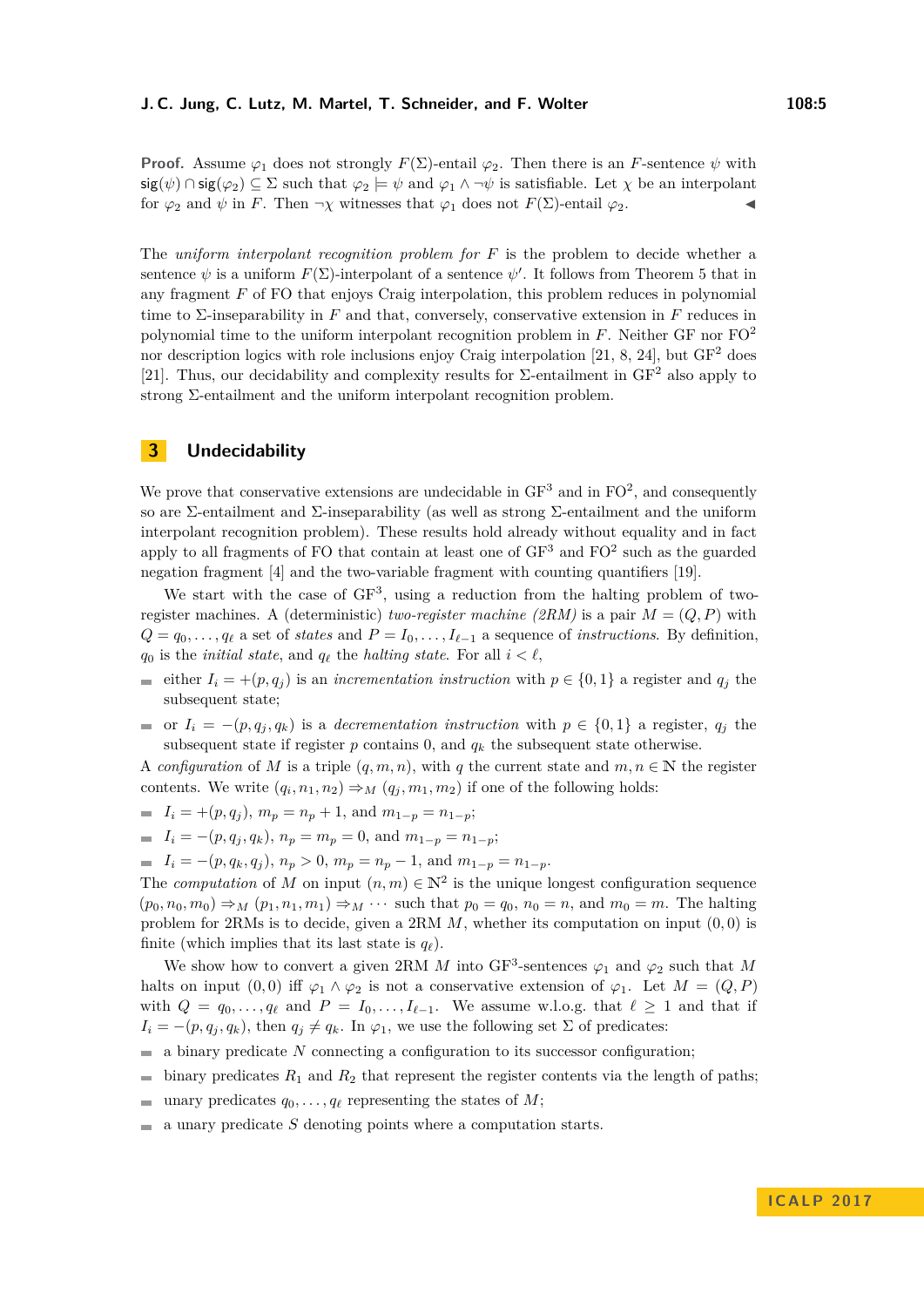## **108:6 Conservative Extensions in Guarded and Two-Variable Fragments**

We define  $\varphi_1$  to be the conjunction of several GF<sup>2</sup>-sentences. First, we say that there is a point where the computation starts: $1$ 

$$
\exists x Sx \land \forall x (Sx \to (q_0 x \land \neg \exists y R_0 xy \land \neg \exists y R_1 xy))
$$

And second, we add that whenever *M* is not in the final state, there is a next configuration. For  $0 \leq i \leq \ell$ :

$$
\forall x (q_i x \to \exists y (Nxy \land q_j y)) \quad \text{if } I_i = +(p, q_j)
$$
  

$$
\forall x ((q_i x \land \neg \exists y R_p xy) \to \exists y (Nxy \land q_j y)) \quad \text{if } I_i = -(p, q_j, q_k)
$$
  

$$
\forall x ((q_i x \land \exists y R_p xy) \to \exists y (Nxy \land q_k y)) \quad \text{if } I_i = -(p, q_j, q_k)
$$

The second sentence  $\varphi_2$  is constructed so as to express that either *M* does not halt or the representation of the computation of *M* contains a defect, using the following additional predicates:

- $\blacksquare$  a unary predicate P used to represent that M does not halt;
- binary predicates  $D_p^+, D_p^-, D_p^=$  used to describe defects in incrementing, decrementing, and keeping register  $p \in \{0, 1\};$

ternary predicates  $H_1^+, H_2^+, H_1^-, H_2^-, H_1^-, H_2^+$  used as guards for existential quantifiers. In fact,  $\varphi_2$  is the disjunction of two sentences. The first sentence says that the computation does not terminate:

$$
\exists x (Sx \land Px) \land \forall x (Px \to \exists y (Nxy \land Py))
$$

while the second says that registers are not updated properly:

$$
\exists x \exists y \left( Nxy \land \left( \bigvee_{I_i = + (p,q_j)} (q_i x \land q_j y \land (D_p^+ xy \lor D_{1-p}^- xy)) \right) \lor \bigvee_{I_i = - (p,q_j,q_k)} (q_i x \land q_k y \land (D_p^- xy \lor D_{1-p}^- xy)) \right) \lor \bigvee_{I_i = - (p,q_j,q_k)} (q_i x \land q_j y \land (D_p^= xy \lor D_{1-p}^- xy))) \lor \bigwedge_{I_i = - (p,q_j,q_k)} (q_i x \land q_j y \land (D_p^= xy \lor D_{1-p}^- xy))) \lor \exists z (H_1^+ xyz \land R_p xz \land \exists x (H_2^+ xzy \land R_p yx \land D_p^+ zx)).
$$

In this second sentence, additional conjuncts that implement the desired behaviour of  $D_p^=$ and  $D_p^-$  are also needed; they are constructed analogously to the last three lines above (but using guards  $H_j^-$  and  $H_j^=$ ), details are omitted. The following is proved in the appendix of the full version of this paper.

## <span id="page-5-1"></span>► Lemma 6.

- **1.** *If M halts, then*  $\varphi_1 \wedge \varphi_2$  *is not a GF*<sup>2</sup>-conservative extension of  $\varphi_1$ .
- **2.** If there exists a  $\Sigma$ -structure that satisfies  $\varphi_1$  and cannot be extended to a model of  $\varphi_2$  (by *interpreting the predicates in*  $sig(\varphi_2) \setminus sig(\varphi_1)$ *), then M halts.*

In the proof of Point 1, the sentence that witnesses non-conservativity describes a halting computation of M, up to global  $GF^2(\Sigma)$ -bisimulations. This can be done using only two variables. The following result is an immediate consequence of Lemma [6.](#page-5-1)

<span id="page-5-0"></span> $1$  The formulas that are not syntactically guarded can easily be rewritten into such formulas.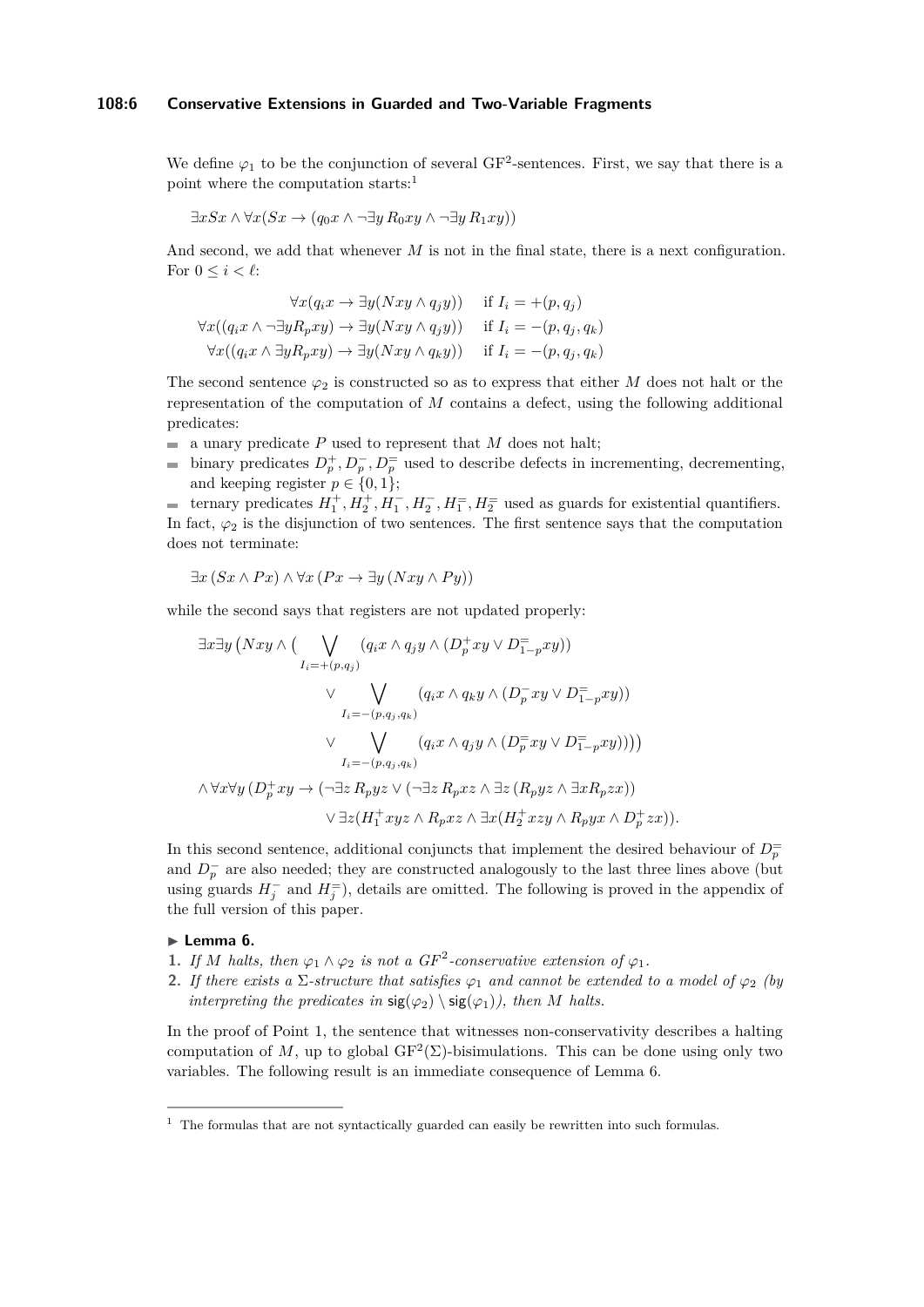<span id="page-6-1"></span>**► Theorem 7.** In any fragment of FO that extends the three-variable guarded fragment *GF*<sup>3</sup> *, the following problems are undecidable: conservative extensions,* Σ*-inseparability,* Σ*-entailment, and strong* Σ*-entailment.*

Since Point 1 of Lemma [6](#page-5-1) ensures  $GF^2$ -witnesses, Theorem [7](#page-6-1) can actually be strengthened to say that  $GF^2$ -conservative extensions of  $GF^3$ -sentences are undecidable.

Our result for  $FO^2$  is proved by a reduction of a tiling problem that asks for the tiling of a rectangle (of any size) such that the borders are tiled with certain distinguished tiles. Because of space limitations, we defer details to the appendix of the full version and state only the obtained result.

<span id="page-6-2"></span>▶ Theorem 8. In any fragment of FO that extends FO<sup>2</sup>, the following problems are undecid*able: conservative extensions,* Σ*-inseparability,* Σ*-entailment, and strong* Σ*-entailment.*

It is interesting to note that the proof of Theorem [8](#page-6-2) also shows that  $FO^2$ -conservative extensions of ALC-TBoxes are undecidable while it follows from our results below that  $GF<sup>2</sup>$ -conservative extensions of  $\mathcal{ALC}$ -TBoxes are decidable.

# <span id="page-6-0"></span>**4 Characterizations**

The undecidability results established in the previous section show that neither the restriction to two variables nor guardedness alone are sufficient for decidability of conservative extensions and related problems. In the remainder of the paper, we show that adopting both restrictions simultaneously results in decidability of Σ-entailment (and thus also of conservative extensions and of inseparability). We proceed by first establishing a suitable model-theoretic characterization and then use it as the foundation for a decision procedure based on tree automata. We in fact establish two versions of the characterization, the second one building on the first one.

We start with some preliminaries. An *atomic 1-type for* Σ is a maximal satisfiable set *τ* of atomic  $GF^2(\Sigma)$ -formulas and their negations that use the variable *x*, only. We use  $\text{at}_{\mathfrak{A}}^{\Sigma}(a)$ to denote the atomic 1-type for Σ realized by the element *a* in the structure A. An *atomic* 2-type for  $\Sigma$  is a maximal satisfiable set  $\tau$  of atomic GF<sup>2</sup>( $\Sigma$ )-formulas and their negations that use the variables *x* and *y*, only, and contains  $\neg(x = y)$ . We say that *τ* is *quarded* if it contains an atom of the form *Rxy* or *Ryx*, *R* a predicate symbol. We use  $\text{at}_{\mathfrak{A}}^{\Sigma}(a, b)$  to denote the atomic 2-type for  $\Sigma$  realized by the elements *a, b* in the structure  $\mathfrak{A}$ . A relation  $\sim \subseteq A \times B$ is a  $GF^2(\Sigma)$ -bisimulation between  $\mathfrak A$  *and*  $\mathfrak B$  if the following conditions hold whenever  $a \sim b$ : 1.  $at_{\mathfrak{A}}^{\Sigma}(a) = at_{\mathfrak{B}}^{\Sigma}(b);$ 

- **2.** for every  $a' \neq a$  such that  $at_{\mathfrak{A}}^{\Sigma}(a, a')$  is guarded, there is a  $b' \neq b$  such that  $at_{\mathfrak{A}}^{\Sigma}(a, a') =$  $\mathrm{at}_{\mathfrak{B}}^{\Sigma}(b, b')$  and  $a' \sim b'$  (forth condition);
- **3.** for every  $b' \neq b$  such that  $at_{\mathfrak{B}}^{\Sigma}(b, b')$  is guarded, there is an  $a' \neq a$  such that  $at_{\mathfrak{A}}^{\Sigma}(a, a') =$  $\mathrm{at}_{\mathfrak{B}}^{\Sigma}(b, b')$  and  $a' \sim b'$  (back condition).

We write  $(\mathfrak{A}, a) \sim_{\Sigma} (\mathfrak{B}, b)$  and say that  $(\mathfrak{A}, a)$  and  $(\mathfrak{B}, b)$  are  $GF^2(\Sigma)$ *-bisimilar* if there is a  $GF<sup>2</sup>(\Sigma)$ -bisimulation ∼ between  $\mathfrak A$  and  $\mathfrak B$  with  $a \sim b$ . If the domain and range of ∼ coincide with *A* and *B*, respectively, then  $\sim$  is called a *global GF*<sup>2</sup>( $\Sigma$ )*-bisimulation*.

We next introduce a bounded version of bisimulations. For  $k \geq 0$ , we write  $(\mathfrak{A}, a) \sim_{\Sigma}^k (\mathfrak{B}, b)$ and say that  $(\mathfrak{A}, a)$  and  $(\mathfrak{B}, b)$  are  $k$ *-GF*<sup>2</sup>( $\Sigma$ )*-bisimilar* if there is a  $\sim \subseteq A \times B$  such that the first condition for bisimulations holds and the back and forth conditions can be iterated up to *k* times starting from *a* and *b*; a formal definition is in the appendix of the full version. It is straightforward to show the following link between  $k$ -GF<sup>2</sup>-bisimilarity and GF<sup>2</sup>-sentences of guarded quantifier depth *k* (defined in the obvious way).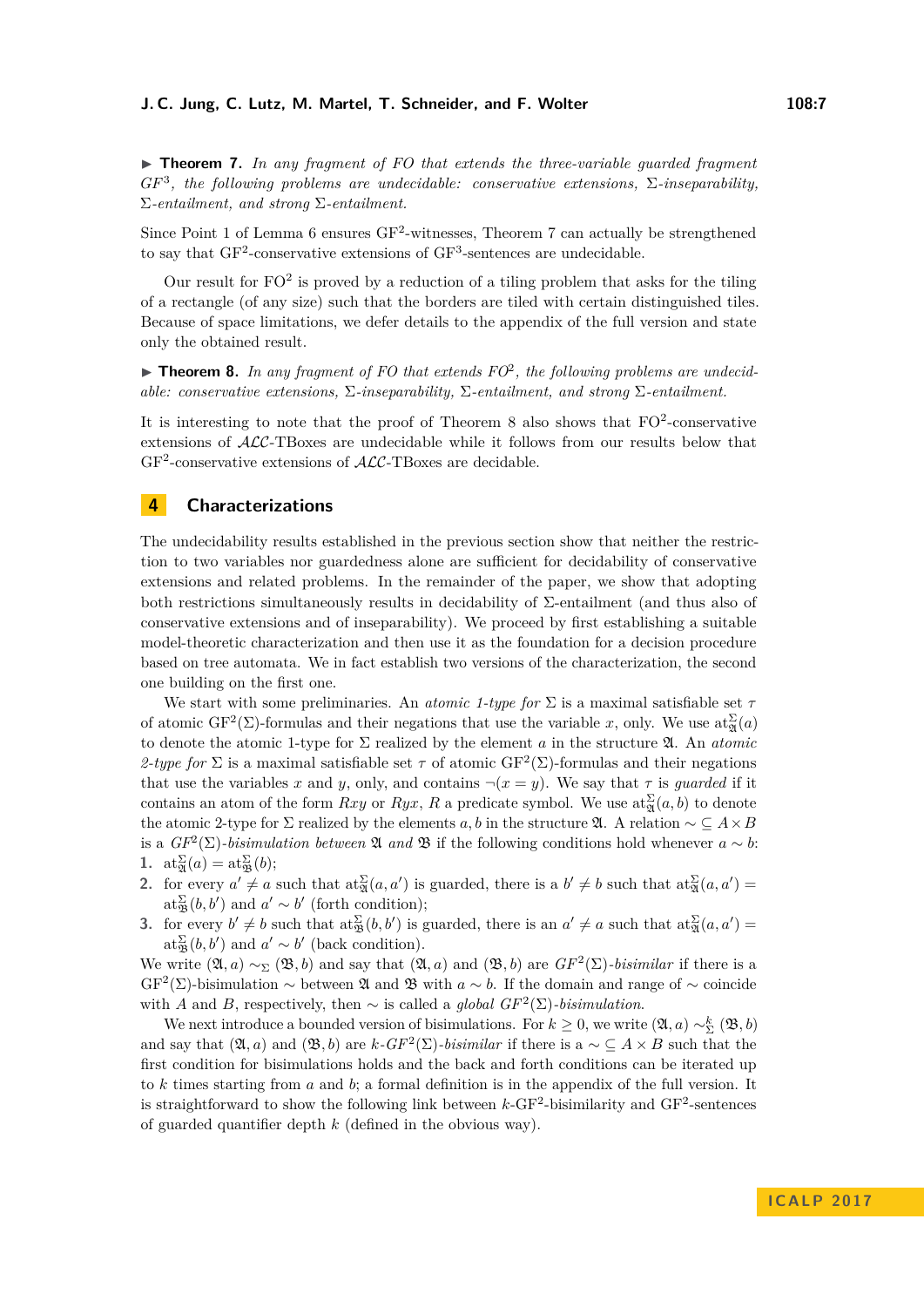## **108:8 Conservative Extensions in Guarded and Two-Variable Fragments**

<span id="page-7-1"></span> $\blacktriangleright$  **Lemma 9.** Let  $\mathfrak{A}$  and  $\mathfrak{B}$  be structures,  $\Sigma$  a signature, and  $k \geq 0$ . Then the following *conditions are equivalent:*

**1.** *for all*  $a \in A$  *there exists*  $b \in B$  *with*  $(\mathfrak{A}, a) \sim_{\Sigma}^{k} (\mathfrak{B}, b)$  *and vice versa*;

**2.** A *and*  $\mathfrak{B}$  *satisfy the same GF*<sup>2</sup>( $\Sigma$ )-sentences of guarded quantifier depth at most k.

The corresponding lemma for  $GF^2(\Sigma)$ -sentences of unbounded guarded quantifier depth and  $GF<sup>2</sup>(\Sigma)$ -bisimulations holds if  $\mathfrak A$  and  $\mathfrak B$  satisfy certain saturation conditions (for example, if  $\mathfrak A$  and  $\mathfrak B$  are *ω*-saturated). It can then be proved that an FO-sentence  $\varphi$  is equivalent to a  $GF<sup>2</sup>$  sentence iff its models are preserved under global  $GF<sup>2</sup>(sig(\varphi))$ -bisimulations [\[18,](#page-13-19) [14\]](#page-12-13). In modal and description logic, global Σ-bisimulations can often be used to characterize Σ-entailment in the following natural way [\[27\]](#page-13-5):  $\varphi_1$  Σ-entails  $\varphi_2$  iff every for every (tree) model  $\mathfrak A$  of  $\varphi_1$ , there exists a (tree) model  $\mathfrak B$  of  $\varphi_2$  that is globally  $\Sigma$ -bisimilar to  $\mathfrak A$ . Such a characterization enables decision procedures based on tree automata, but does not hold for  $GF<sup>2</sup>$ .

► Example 10. Let  $\varphi_1 = \forall x \exists y Rxy$  and let  $\varphi_2 = \varphi_1 \land \exists x Bx \land \forall x (Bx \rightarrow \exists y (Ryx \land By)).$ Let  $\mathfrak A$  be the model of  $\varphi_1$  that consists of an infinite *R*-path with an initial element. Then there is no model of  $\varphi_2$  that is globally  $\mathrm{GF}^2(\lbrace R \rbrace)$ -bisimilar to  $\mathfrak A$  since any such model has to contain an infinite *R*-path with no initial element. Yet,  $\varphi_2$  is a conservative extension of  $\varphi_1$  which can be proved using Theorem [11](#page-7-0) below.

We give our first characterization theorem that uses unbounded bisimulations in one direction and bounded bisimulations in the other.

<span id="page-7-0"></span> $\triangleright$  **Theorem 11.** Let  $\varphi_1, \varphi_2$  be GF<sub>2</sub>-sentences and  $\Sigma$  a signature. Then  $\varphi_1 \models_{\Sigma} \varphi_2$  iff for *every model*  $\mathfrak A$  *of*  $\varphi_1$  *of finite outdegree, there is a model*  $\mathfrak B$  *of*  $\varphi_2$  *such that* **1.** *for every*  $a \in A$  *there is*  $a \mid b \in B$  *such that*  $(\mathfrak{A}, a) \sim_{\Sigma} (\mathfrak{B}, b)$ **2.** *for every*  $b \in B$  *and every*  $k \ge 0$ *, there is an*  $a \in A$  *such that*  $(\mathfrak{A}, a) \sim_{\Sigma}^{k} (\mathfrak{B}, b)$ *.* 

The direction  $(\Leftarrow)$  follows from Lemma [9](#page-7-1) and  $(\Rightarrow)$  can be proved using compactness and  $\omega$ -saturated structures. Because of the use of *k*-bounded bisimulations (for unbounded *k*), it is not clear how to use Theorem [11](#page-7-0) to find a decision procedure based on tree automata. In the following, we formulate a more 'operational' but also more technical characterization that no longer mentions bounded bisimulations. It additionally refers to forest models  $\mathfrak A$  of  $\varphi_1$  (of finite outdegree) instead of unrestricted models, but we remark that Theorem [11](#page-7-0) also remains true under this modification.

A structure A is a *forest* if its Gaifman graph is a forest. Thus, a forest admits cycles of length one and two, but not of any higher length. A  $(\Sigma$ -)*tree* in a forest structure  $\mathfrak A$  is a maximal  $(\Sigma)$ -connected substructure of  $\mathfrak{A}$ . When working with forest structures  $\mathfrak{A}$ , we will typically view them as directed forests rather than as undirected ones. This can be done by choosing a root for each tree in the Gaifman graph of  $\mathfrak{A}$ , thus giving rise to notions such as successor, descendant, etc. Which node is chosen as the root will always be irrelevant. Note that the direction of binary relations does not need to reflect the successor relation. When speaking of a *path* in a forest structure  $\mathfrak{A}$ , we mean a path in the directed sense; when speaking of a *subtree*, we mean a tree that is obtained by choosing a root *a* and restricting the structure to  $a$  and its descendants. We say that  $\mathfrak A$  is *regular* if it has only finitely many subtrees, up to isomorphism.

To see how we can get rid of bounded bisimulations, reconsider Theorem [11.](#page-7-0) The characterization is still correct if we pull out the quantification over *k* in Point 2 so that the theorem reads '...iff for every model  $\mathfrak A$  of  $\varphi_1$  of finite outdegree and every  $k \geq 0$ , there is...'. In fact, this modified version of Theorem [11](#page-7-0) is even closer to the definition of Σ-entailment. It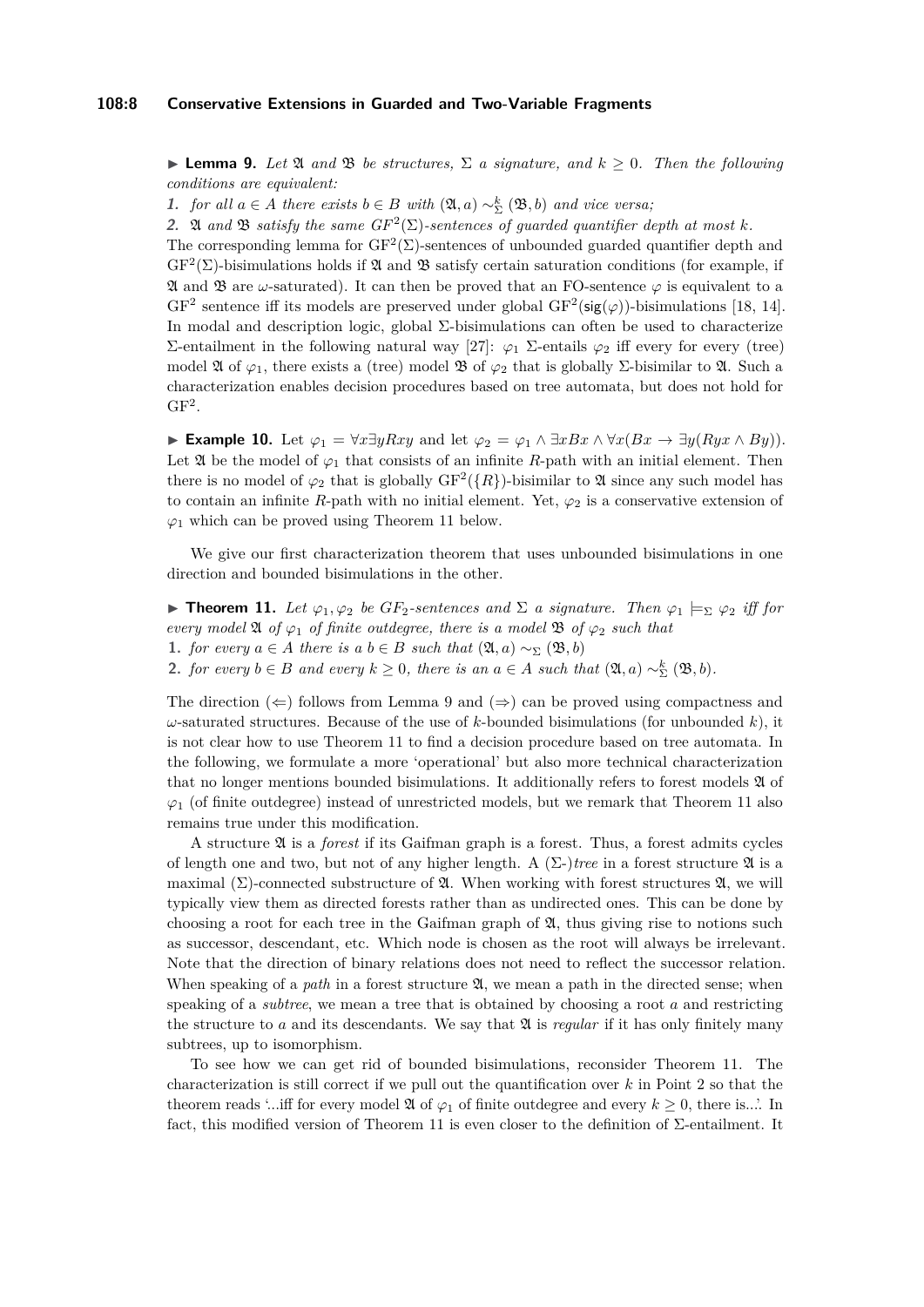also suggests that we add a marking  $A_\perp \subseteq A$  of elements in  $\mathfrak{A}$ , representing 'break-off points' for bisimulations, and then replace *k*-bisimulations with bisimulations that stop whenever they have encountered the *second* marked element on the same path—in this way, the distance between marked elements (roughly) corresponds to the bound *k* in *k*-bisimulations. However, we would need a marking  $A_{\perp}$ , for any  $k \geq 0$ , such that there are infinitely many markers on any infinite path and the distance between any two markers in a tree is at least *k*. It is easy to see that such a marking may not exist, for example when  $k = 3$  and  $\mathfrak{A}$  is the infinite full binary tree. We solve this problem as follows. First, we only demand that the distance between any two markers *on the same path* is at least *k*. And second, we use the markers only when following bisimulations upwards in a tree while downwards, we use unbounded bisimulations. This does not compromise correctness of the characterization.

We next introduce a version of bisimulations that implement the ideas just explained. Let  $\mathfrak{A}$  and  $\mathfrak{B}$  be forest models,  $\Sigma$  a signature, and  $A_{\perp} \subseteq A$ . Two relations  $\sim_{\Sigma}^{\mathcal{A}_{\perp},0},\sim_{\Sigma}^{\mathcal{A}_{\perp},1} \subseteq A \times B$ form an  $A_{\perp}$ -delimited  $GF^2(\Sigma)$ -bisimulation between  $\mathfrak A$  and  $\mathfrak B$  if the following conditions are satisfied:

- **1.** if  $(\mathfrak{A}, a) \sim_{\Sigma}^{\mathcal{A}_{\perp},0} (\mathfrak{B}, b)$ , then  $\mathrm{at}_{\mathfrak{A}}^{\Sigma}(a) = \mathrm{at}_{\mathfrak{B}}^{\Sigma}(b)$  and
	- **a.** for every  $a' \neq a$  with  $\text{at}_{\mathfrak{A}}^{\Sigma}(a, a')$  guarded, there is a  $b' \neq b$  such that  $(\mathfrak{A}, a') \sim_{\Sigma}^{\mathfrak{A}_{\perp}, i} (\mathfrak{B}, b')$ where  $i = 1$  if  $a'$  is the predecessor of  $a$  and  $a' \in A_{\perp}$ , and  $i = 0$  otherwise;
	- **b.** for every  $b' \neq b$  with  $\text{at}_{\mathfrak{B}}^{\Sigma}(b, b')$  guarded, there is an  $a' \neq a$  such that  $(\mathfrak{A}, a') \sim_{\Sigma}^{\mathfrak{A}_{\perp}, i} (\mathfrak{B}, b')$ where  $i = 1$  if  $a'$  is the predecessor of  $a$  and  $a' \in A_{\perp}$ , and  $i = 0$  otherwise;
- **2.** if  $(\mathfrak{A}, a) \sim_{\Sigma}^{A_{\perp}, 1} (\mathfrak{B}, b)$  and the predecessor of *a* in  $\mathfrak{A}$  is not in  $A_{\perp}$ , then  $\text{at}_{\mathfrak{A}}^{\Sigma}(a) = \text{at}_{\mathfrak{B}}^{\Sigma}(b)$ and
	- **a.** for every  $a' \neq a$  with  $\text{at}_{\mathfrak{A}}^{\Sigma}(a, a')$  guarded, there is a  $b' \neq b$  such that  $(\mathfrak{A}, a') \sim_{\Sigma}^{\mathfrak{A}_{\perp}, i} (\mathfrak{B}, b')$ where  $i = 0$  if *a* is the predecessor of *a'* and  $a \in A_{\perp}$ , and  $i = 1$  otherwise;
	- **b.** for every  $b' \neq b$  with  $\text{at}_{\mathfrak{B}}^{\Sigma}(b, b')$  guarded, there is an  $a' \neq a$  such that  $(\mathfrak{A}, a') \sim_{\Sigma}^{\mathfrak{A}_{\perp}, i} (\mathfrak{B}, b')$ where  $i = 0$  if *a* is the predecessor of *a'* and  $a \in A_{\perp}$ , and  $i = 1$  otherwise.

Then  $(\mathfrak{A}, a)$  and  $(\mathfrak{B}, b)$  are  $A_{\perp}$ *-delimited GF*<sup>2</sup>( $\Sigma$ )*-bisimilar*, in symbols  $(\mathfrak{A}, a) \sim_{\Sigma}^{A_{\perp}} (\mathfrak{B}, b)$ , if there exists an *A*<sub>⊥</sub>-delimited  $GF^2(\Sigma)$ -bisimulation  $\sim_{\Sigma}^{A_{\perp},0}, \sim_{\Sigma}^{A_{\perp},1}$  between  $\mathfrak A$  and  $\mathfrak B$  such that  $(\mathfrak{A}, a) \sim_{\Sigma}^{\mathcal{A}_{\perp}, 0} (\mathfrak{B}, b).$ 

Let  $\varphi$  be a GF<sup>2</sup>-sentence. We use  $\mathsf{cl}(\varphi)$  to denote the set of all subformulas of  $\varphi$  closed under single negation and renaming of free variables (using only the available variables *x* and *y*). A 1*-type for*  $\varphi$  is a subset  $t \subseteq cl(\varphi)$  that contains only formulas of the form  $\psi(x)$ and such that  $\varphi \wedge \exists x \wedge t(x)$  is satisfiable. For a model  $\mathfrak{A}$  of  $\varphi$  and  $a \in A$ , we use  $tp_{\mathfrak{A}}(a)$ to denote the 1-type  $\{\psi(x) \in cl(\varphi) \mid \mathfrak{A} \models \psi(a)\}\$ , assuming that  $\varphi$  is understood from the context. We say that the 1-type *t* is *realized* in  $\mathfrak{A}$  if there is an  $a \in A$  with  $tp_{\mathfrak{A}}(a) = t$ . We are now ready to formulate our final characterizations.

<span id="page-8-0"></span>**► Theorem 12.** Let  $\varphi_1, \varphi_2$  be GF<sup>2</sup>-sentences and  $\Sigma$  a signature. Then  $\varphi_1 \models_{\Sigma} \varphi_2$  iff for *every regular forest model*  $\mathfrak{A}$  *of*  $\varphi_1$  *that has finite outdegree and for every set*  $A_{\perp} \subseteq A$  *with*  $A_{\perp} \cap \rho$  *infinite for any infinite*  $\Sigma$ -path  $\rho$  *in*  $\mathfrak{A}$ *, there is a model*  $\mathfrak{B}$  *of*  $\varphi_2$  *such that* 

- **1.** *for every*  $a \in A$ *, there is a*  $b \in B$  *such that*  $(\mathfrak{A}, a) \sim_{\Sigma} (\mathfrak{B}, b)$ *;*
- **2.** *for every 1-type t for*  $\varphi_2$  *that is realized in* **B***, there are*  $a \in A$  *and*  $b \in B$  *such that*  $\tanh{p_{\mathfrak{B}}(b)} = t$  *and*  $(\mathfrak{A}, a) \sim_{\Sigma}^{A_{\perp}} (\mathfrak{B}, b)$ *.*

Regularity and finite outdegree are used in the proof of Theorem [12](#page-8-0) given in the appendix of the full version, but it follows from the automata constructions below that the theorem is still correct when these qualifications are dropped.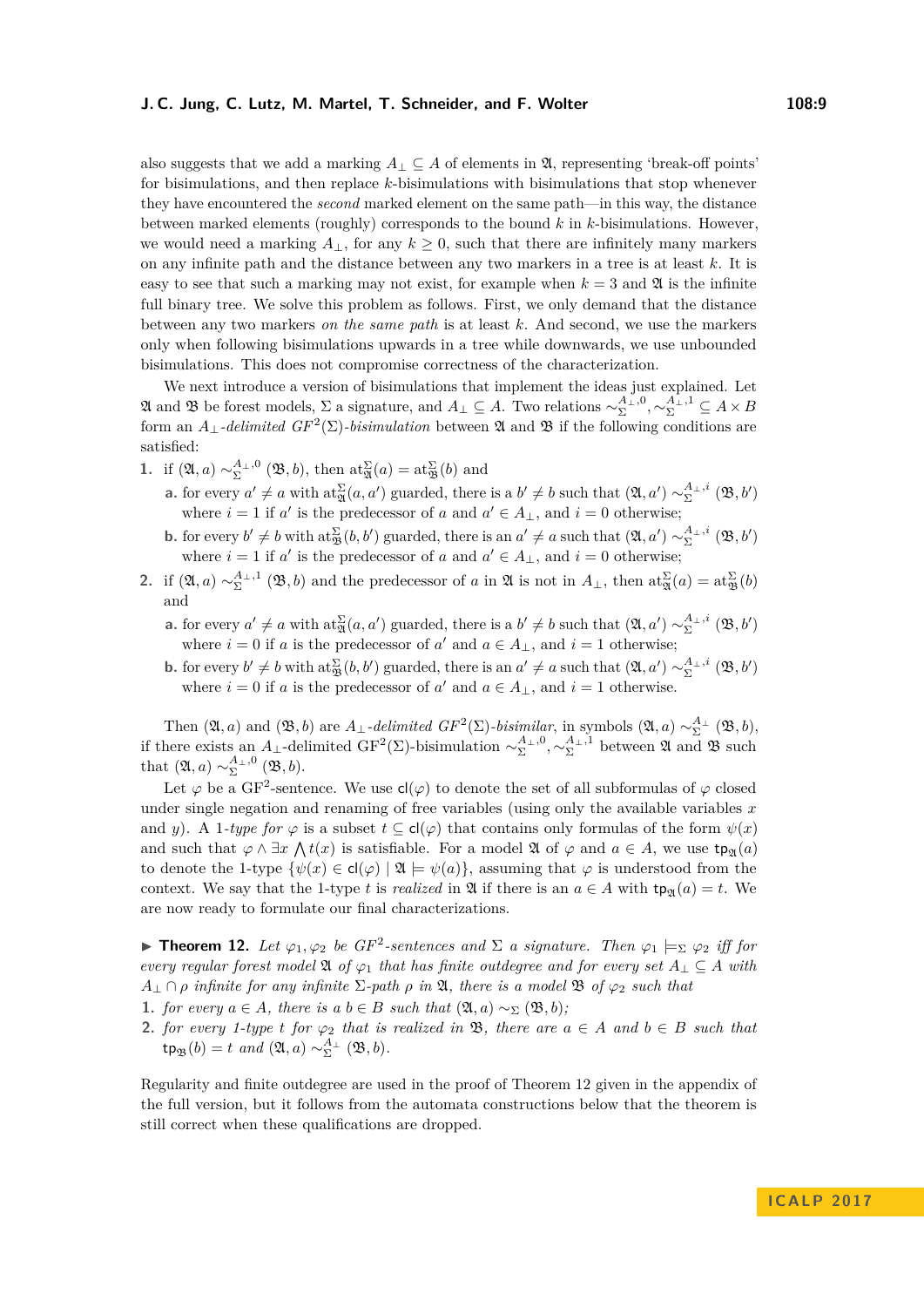# **5 Decidability and Complexity**

We show that  $\Sigma$ -entailment in  $GF^2$  is decidable and  $2EXPTIME$ -complete, and thus so are conservative extensions and  $\Sigma$ -inseparability. The upper bound is based on Theorem [12](#page-8-0) and uses alternating parity automata on infinite trees. Since Theorem [12](#page-8-0) does not provide us with an obvious upper bound on the outdegree of the involved tree models, we use alternating tree automata which can deal with trees of any finite outdegree, similar to the ones introduced by Wilke [\[37\]](#page-13-20), but with the capability to move both downwards and upwards in the tree.

A *tree* is a non-empty (and potentially infinite) set of words  $T \subseteq (\mathbb{N} \setminus 0)^*$  closed under prefixes. We generally assume that trees are finitely branching, that is, for every  $w \in T$ , the set  $\{i \mid w \cdot i \in T\}$  is finite. For any  $w \in (\mathbb{N} \setminus 0)^*$ , as a convention we set  $w \cdot 0 := w$ . If  $w = n_0 n_1 \cdots n_k$ , we additionally set  $w \cdot -1 := n_0 \cdots n_{k-1}$ . For an alphabet  $\Theta$ , a  $\Theta$ -labeled *tree* is a pair  $(T, L)$  with *T* a tree and  $L : T \to \Theta$  a node labeling function.

A *two-way alternating tree automata (2ATA)* is a tuple  $A = (Q, \Theta, q_0, \delta, \Omega)$  where Q is a finite set of *states*,  $\Theta$  is the *input alphabet*,  $q_0 \in Q$  is the *initial state*,  $\delta$  is a *transition function* as specified below, and  $\Omega: Q \to \mathbb{N}$  is a *priority function*, which assigns a priority to each state. The transition function maps a state q and some input letter  $\theta \in \Theta$  to a *transition condition*  $\delta(q, \theta)$  which is a positive Boolean formula over the truth constants true and false and transitions of the form *q*,  $\langle -\rangle q$ ,  $\langle -\rangle q$ ,  $\langle -\rangle q$ ,  $\Box q$  where *q* ∈ *Q*. The automaton runs on Θ-labeled trees. Informally, the transition *q* expresses that a copy of the automaton is sent to the current node in state  $q, \langle -\rangle q$  means that a copy is sent in state q to the predecessor node, which is then required to exist, [−]*q* means the same except that the predecessor node is not required to exist,  $\Diamond q$  means that a copy is sent in state q to some successor, and  $\Box q$ that a copy is sent in state  $q$  to all successors. The semantics is defined in terms of runs in the usual way, we refer to the appendix of the full version for details. We use  $L(\mathcal{A})$  to denote the set of all Θ-labeled trees accepted by A. It is standard to verify that 2ATAs are closed under complementation and intersection. We show in the appendix that the emptiness problem for 2ATAs can be solved in time exponential in the number of states.

We aim to show that given two GF<sup>2</sup>-sentences  $\varphi_1$  and  $\varphi_2$  and a signature  $\Sigma$ , one can construct a 2ATA A such that  $L(\mathcal{A}) = \emptyset$  iff  $\varphi_1 \models_{\text{GF}^2(\Sigma)} \varphi_2$ . The number of states of the 2ATA A is polynomial in the size of  $\varphi_1$  and exponential in the size of  $\varphi_2$ , which yields the desired 2ExpTime upper bounds.

Let  $\varphi_1, \varphi_2$ , and  $\Sigma$  be given. Since the logics we are concerned with have Craig interpolation, we can assume w.l.o.g. that  $\Sigma \subseteq \text{sig}(\varphi_1)$ . With  $\Theta$ , we denote the set of all pairs  $(\tau, M)$  where *τ* is an atomic 2-type for  $\text{sig}(\varphi_1)$  and  $M \in \{0,1\}$ . For  $p = (\tau, M) \in \Theta$ , we use  $p^1$  to denote *τ* and  $p^2$  to denote *M*. A  $\Theta$ -labeled tree  $(T, L)$  represents a forest structure  $\mathfrak{A}_{(T, L)}$  with universe  $A_{(T,L)} = T$  and where  $w \in A^{\mathfrak{A}_{(T,L)}}$  if  $A(y) \in L(w)$  and  $(w, w') \in R^{\mathfrak{A}_{(T,L)}}$  if one of the following conditions is satisfied: (1)  $w = w'$  and  $Ryy \in L(w)^{1}$ ; (2)  $w'$  is a successor of *w* and  $Rxy \in L(w')^1$ ; (3) *w* is a successor of *w*' and  $Ryx \in L(w)^1$ . Thus, the atoms in a node label that involve only the variable *y* describe the current node, the atoms that involve both variables *x* and *y* describe the connection between the predecessor and the current node, and the atoms that involve only the variable *x* are ignored. The *M*-components of node labels are used to represent a set of markers  $A_{\perp} = \{w \in A_{(T,L)} \mid L(w)^2 = 1\}$ . It is easy to see that, conversely, for every tree structure  $\mathfrak A$  over  $\Sigma$ , there is a Θ-labeled tree  $(T, L)$  such that  $\mathfrak{A}_{(T,L)} = \mathfrak{A}.$ 

To obtain the desired 2ATA  $A$ , we construct three 2ATAs  $A_1$ ,  $A_2$ ,  $A_3$  and then define A so that it accepts  $L(\mathcal{A}_1) \cap L(\mathcal{A}_2) \cap L(\mathcal{A}_3)$ . The 2ATA  $\mathcal{A}_3$  only makes sure that the set  $A_{\perp} \subseteq A_{(T,L)}$  is such that for any infinite  $\Sigma$ -path  $\rho$ ,  $A_{\perp} \cap \rho$  is infinite (as required by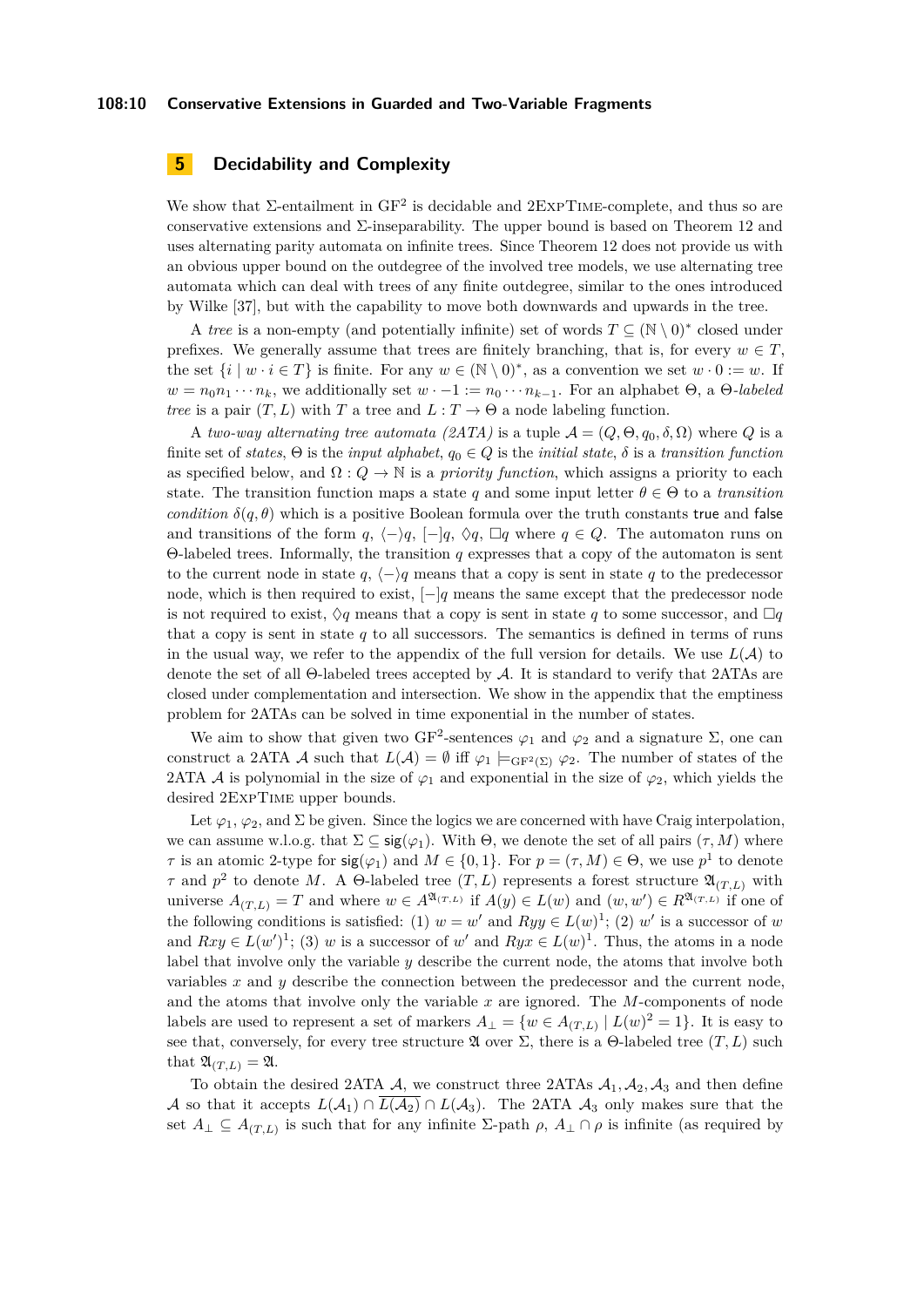Theorem [12\)](#page-8-0), we omit details. We construct  $\mathcal{A}_1$  so that it accepts a  $\Theta$ -labeled tree  $(T, L)$ iff  $\mathfrak{A}_{(T,L)}$  is a model of  $\varphi_1$ . The details of the construction, which is fairly standard, can be found in the appendix. The number of states of  $A_1$  is polynomial in the size of  $\varphi_1$  and independent of  $\varphi_2$ . The most interesting automaton is  $\mathcal{A}_2$ .

<span id="page-10-0"></span> $\blacktriangleright$  **Lemma 13.** *There is a 2ATA*  $\mathcal{A}_2$  *that accepts a*  $\Theta$ *-labeled tree*  $(T, L)$  *iff there is a model*  $\mathfrak{B}$ *of*  $\varphi_2$  *s.t. Conditions* 1 and 2 from Theorem [12](#page-8-0) are satisfied when  $\mathfrak{A}$  *is replaced with*  $\mathfrak{A}_{(T,L)}$ *.* 

The general idea of the construction of  $A_2$  is to check the existence of the desired model B of  $\varphi_2$  by verifying that there is a set of 1-types for  $\varphi_2$  from which B can be assembled, represented via the states that occur in a successful run. Before we can give details, we introduce some preliminaries.

A 0*-type s* for  $\varphi_2$  is a maximal set of sentences  $\psi() \in cl(\varphi_2)$  such that  $\varphi_2 \wedge s$  is satisfiable. A 2*-type*  $\lambda$  *for*  $\varphi_2$  is a maximal set of formulas  $\psi(x, y) \in cl(\varphi_2)$  that contains  $\neg(x = y)$  and such that  $\varphi_2 \wedge \exists xy \lambda(x, y)$  is satisfiable. If a 2-type  $\lambda$  contains the atom *Rxy* or *Ryx* for at least one binary predicate *R*, then it is *guarded*. If additionally  $R \in \Sigma$ , then it is  $\Sigma$ -*guarded*. Note that each 1-type contains a (unique) 0-type and each 2-type contains two (unique) 1-types. Formally, we use  $\lambda_x$  to denote the 1-type obtained by restricting the 2-type  $\lambda$  to the formulas that do not use the variable *y*, and likewise for  $\lambda_y$  and the variable *x*. We use  $TP_n$ to denote the set of *n*-types for  $\varphi_2$ ,  $n \in \{0, 1, 2\}$ . For  $t \in \mathsf{TP}_1$  and a  $\lambda \in \mathsf{TP}_2$ , we say that  $\lambda$ is *compatible with t* and write  $t \approx \lambda$  if the sentence  $\varphi_2 \wedge \exists xy(t(x) \wedge \lambda(x, y))$  is satisfiable; for  $t \in \mathsf{TP}_1$  and  $T \subseteq \mathsf{TP}_2$  a set of guarded 2-types, we say that  $T$  is a *neighborhood for*  $t$  and write  $t \approx T$  if the sentence

$$
\varphi_2 \wedge \exists x \big( t(x) \wedge \bigwedge_{\lambda \in T} \exists y \, \lambda(x, y) \wedge \forall y \bigvee_{R \in \text{sig}(\varphi_2)} ((Rxy \vee Ryx) \to \bigvee_{\lambda \in T} \lambda(x, y)) \big)
$$

is satisfiable. Note that each of the mentioned sentences is formulated in  $GF<sup>2</sup>$  and at most single exponential in size (in the size of  $\varphi_1$  and  $\varphi_2$ ), thus satisfiability can be decided in 2ExpTime.

To build the automaton  $\mathcal{A}_2$  from Lemma [13,](#page-10-0) set  $\mathcal{A}_2 = (Q_2, \Theta, q_0, \delta_2, \Omega_2)$  where  $Q_2$  is

$$
\{q_0, q_\perp\} \cup \mathsf{TP}_0 \cup \{t, t^?, t_\uparrow, t_\downarrow, t_\&, t^i, t^i_\uparrow, t^i_\downarrow \mid t \in \mathsf{TP}_1, i \in \{0, 1\}\} \cup \{\lambda, \lambda_\uparrow, \lambda^i, \lambda^i_\uparrow \mid \lambda \in \mathsf{TP}_2, i \in \{0, 1\}\},\
$$

 $\Omega_2$  assigns two to all states except for those of the form  $t^2$ , to which it assigns one.

The automaton begins by choosing the 0-type *s* realized in the forest model  $\mathfrak{B}$  of  $\varphi_2$ whose existence it aims to verify. For every  $\exists x \varphi(x) \in s$ , it then chooses a 1-type *t* in which  $\varphi(x)$  is realized in B and sends off a copy of itself to find a node where *t* is realized. To satisfy Condition 1 of Theorem [12,](#page-8-0) at each node it further chooses a 1-type that is compatible with *s*, to be realized at that node. This is implemented by the following transitions:

$$
\delta_2(q_0, \sigma) = \bigvee_{s \in \mathsf{TP}_0} \left( s \wedge \bigwedge_{\exists x \varphi(x) \in s} \bigvee_{t \in \mathsf{TP}_1 | t^2 \atop s \cup \{\varphi(x)\} \subseteq t} t^2 \right)
$$

$$
\delta_2(s, \sigma) = \Box s \wedge \bigvee_{t \in \mathsf{TP}_1, s \subseteq t} t
$$

$$
\delta_2(t^2, \sigma) = \langle -1 \rangle t^2 \vee \Diamond t^2 \vee t^0
$$

where *s* ranges over  $TP_0$ . When a state of the form *t* is assigned to a node *w*, this is an obligation to prove that there is a  $GF^2(\Sigma)$ -bisimulation between the element *w* in  $\mathfrak{A}_{(T,L)}$  and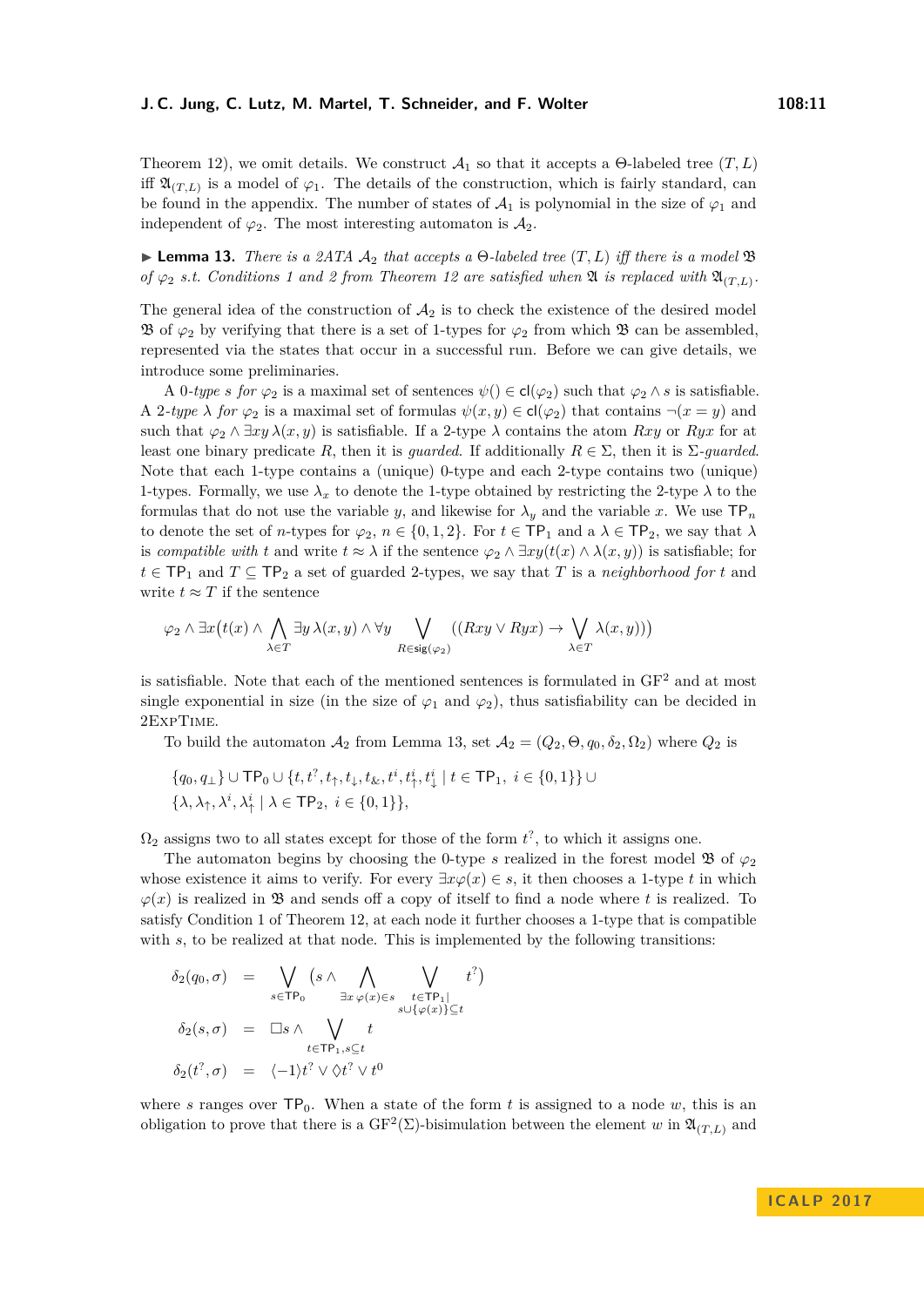## **108:12 Conservative Extensions in Guarded and Two-Variable Fragments**

an element *b* of type *t* in  $\mathfrak{B}$ . A state of the form  $t^0$  represents the obligation to verify that there is an  $A_{\perp}$ -delimited  $GF^2(\Sigma)$ -bisimulation between *w* and an element of type *t* in **B**. We first verify that the former obligations are satisfied. This requires to follow all successors of *w* and to guess types of successors of *b* to be mapped there, satisfying the back condition of bisimulations. We also need to guess successors of *b* in B (represented as a neighborhood for *t*) to satisfy the existential demands of *t* and then select successors of *a* to which they are mapped, satisfying the "back" condition of bisimulations. Whenever we decide to realize a 1-type *t* in B that does not participate in the bisimulation currently being verified, we also send another copy of the automaton in state  $t^2$  to guess an  $a \in A_{(T,L)}$  that we can use to satisfy Condition 2 from Theorem [12:](#page-8-0)

$$
\begin{array}{rcll} \delta_2(t,(\tau,M))&=&t_{\uparrow}\wedge \Box t_{\downarrow}\wedge \bigvee_{T\mid t\approx T}\bigwedge_{\lambda\in T}(\Diamond\lambda\vee\lambda_{\uparrow})&\text{if }\tau_y=_\Sigma t\\ \\ \delta_2(t,(\tau,M))&=&\text{false} &\text{if }\tau_y\neq_\Sigma t\\ \\ \delta_2(t_{\downarrow},(\tau,M))&=&\text{true} &\text{if }\tau\text{ is not }\Sigma\text{-quarded}\\ \\ \delta_2(t_{\downarrow},(\tau,M))&=&\bigvee\quad \lambda_y &\text{if }\tau\text{ is }\Sigma\text{-guarded} \end{array}
$$

|                                                                        | $\lambda   t \approx \lambda \wedge \tau = \Sigma \lambda$                                   |                                                                         |
|------------------------------------------------------------------------|----------------------------------------------------------------------------------------------|-------------------------------------------------------------------------|
| $\delta_2(t_\uparrow, (\tau, M))$ = true                               |                                                                                              | if $\tau$ is not $\Sigma$ -guarded                                      |
|                                                                        | $\delta_2(t_\uparrow, (\tau, M))$ = $\bigvee$ $[-1]\lambda_y$ if $\tau$ is $\Sigma$ -guarded |                                                                         |
|                                                                        | $\lambda   t \approx \lambda \wedge \tau = \Sigma \lambda^{-1}$                              |                                                                         |
| $\delta_2(\lambda, (\tau, M)) = \lambda_y$                             |                                                                                              | if $\lambda$ is $\Sigma$ -guarded and $\tau =_{\Sigma} \lambda$         |
| $\delta_2(\lambda, (\tau, M))$ = false                                 |                                                                                              | if $\lambda$ is $\Sigma$ -guarded and $\tau \neq_{\Sigma} \lambda$      |
| $\delta_2(\lambda, (\tau, M)) = \lambda_u^?$                           |                                                                                              | if $\lambda$ is not $\Sigma$ -guarded                                   |
| $\delta_2(\lambda_\uparrow, (\tau, M)) = \langle -1 \rangle \lambda_u$ |                                                                                              | if $\lambda$ is $\Sigma$ -guarded and $\tau =_{\Sigma} \lambda^{-1}$    |
| $\delta_2(\lambda_\uparrow, (\tau, M)) =$ false                        |                                                                                              | if $\lambda$ is $\Sigma$ -guarded and $\tau \neq_{\Sigma} \lambda^{-1}$ |
| $\delta_2(\lambda_\uparrow, (\tau, M)) = \lambda_u^?$                  |                                                                                              | if $\lambda$ is not $\Sigma$ -guarded                                   |
|                                                                        |                                                                                              |                                                                         |

where  $\tau_y = \Sigma t$  means that the atoms in  $\tau$  that mention only *y* are identical to the Σ-relational atoms in *t* (up to renaming *x* to *y*),  $\tau = \Sigma \lambda$  means that the restriction of  $\lambda$  to  $\Sigma$ -atoms is exactly  $\tau$ , and  $\lambda^-$  is obtained from  $\lambda$  by swapping x and y. We need further transitions to satisfy the obligations represented by states of the form  $t^0$ , which involves checking *A*⊥-delimited bisimulations. Details are given in the appendix where also the correctness of the construction is proved.

<span id="page-11-0"></span>**Theorem 14.** In  $GF^2$ ,  $\Sigma$ -entailment and conservative extensions can be decided in time  $2^{2^{p(|\varphi_2|\cdot\log|\varphi_1|)}}$ , for some polynomial p. Moreover,  $\Sigma$ -inseparability is in  $2\text{ExpTIME}$ .

Note that the time bound for conservative extensions given in Theorem [14](#page-11-0) is double exponential only in the size of  $\varphi_2$  (that is, the extension). In ontology engineering applications,  $\varphi_2$  will often be small compared with  $\varphi_1$ .

A matching lower bound is proved using a reduction of the word problem of exponentially space-bounded alternating Turing machines, see the appendix for details. The construction is inspired by the proof from [\[13\]](#page-12-1) that conservative extensions in the description logic  $\mathcal{ALC}$ are 2ExpTime-hard, but the lower bound does not transfer directly since we are interested here in witness sentences that are formulated in  $GF<sup>2</sup>$  rather than in  $ALC$ .

**Theorem 15.** In any fragment of FO that contains  $GF^2$ , the problems  $\Sigma$ -entailment, Σ*-inseparability, conservative extensions, and strong* Σ*-entailment are* 2ExpTime*-hard.*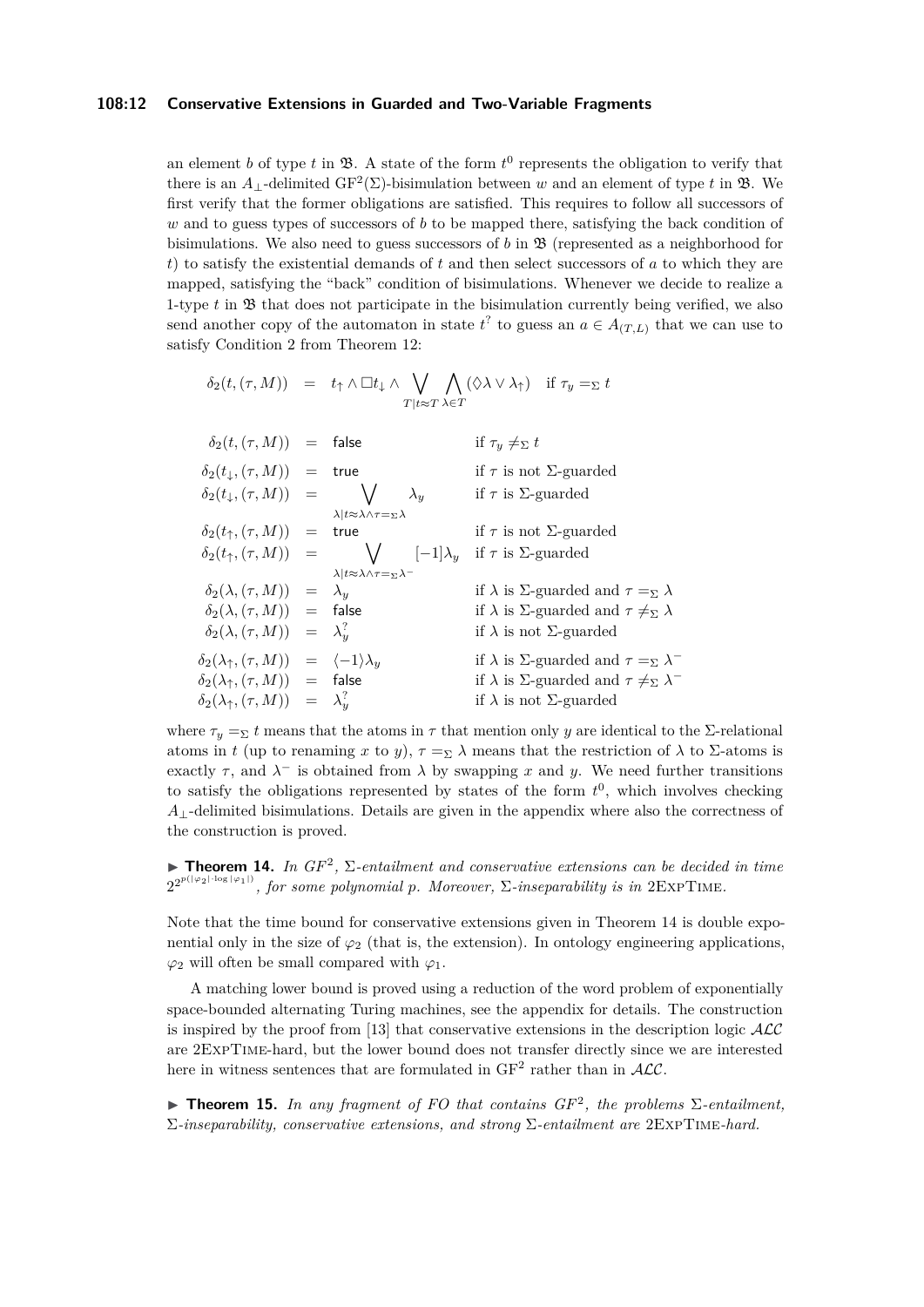# **6 Conclusion**

We have shown that conservative extensions are undecidable in (extensions of) GF and FO<sup>2</sup>, and that they are decidable and 2EXPTIME-complete in GF<sup>2</sup>. It thus appears that decidability of conservative extensions is linked even more closely to the tree model property than decidability of the satisfiability problem: apart from cycles of length at most two,  $GF<sup>2</sup>$ enjoys a 'true' tree model property while GF only enjoys a bounded treewidth model property and  $FO<sup>2</sup>$  has a rather complex regular model property that is typically not even made explicit. As future work, it would be interesting to investigate whether conservative extensions remain decidable when guarded counting quantifiers, transitive relations, equivalence relations, or fixed points are added, see e.g. [\[32,](#page-13-21) [22,](#page-13-22) [20\]](#page-13-23). It would also be interesting to investigate a finite model version of conservative extensions.

## **References**

- <span id="page-12-4"></span>**1** Hajnal Andréka, István Németi, and Johan van Benthem. Modal languages and bounded fragments of predicate logic. *J. Philosophical Logic*, 27(3):217–274, 1998.
- <span id="page-12-9"></span>**2** Franz Baader, Diego Calvanese, Deborah McGuinness, Daniele Nardi, and Peter F. Patel-Schneider, editors. *The Description Logic Handbook: Theory, Implementation and Applications*. Cambridge University Press, 2003. (2nd edition, 2007).
- <span id="page-12-7"></span>**3** Vince Bárány, Georg Gottlob, and Martin Otto. Querying the guarded fragment. *Logical Methods in Computer Science*, 10(2), 2014.
- <span id="page-12-5"></span>**4** Vince Bárány, Balder ten Cate, and Luc Segoufin. Guarded negation. *J. ACM*, 62(3):22:1– 22:26, 2015.
- <span id="page-12-8"></span>**5** Michael Benedikt, Balder ten Cate, and Michael Vanden Boom. Interpolation with decidable fixpoint logics. In *Proc. of LICS*, pages 378–389. IEEE Computer Society, 2015.
- <span id="page-12-6"></span>**6** Egon Börger, Erich Grädel, and Yuri Gurevich. *The Classical Decision Problem*. Perspectives in Mathematical Logic. Springer, 1997.
- <span id="page-12-2"></span>**7** Elena Botoeva, Boris Konev, Carsten Lutz, Vladislav Ryzhikov, Frank Wolter, and Michael Zakharyaschev. Inseparability and conservative extensions of description logic ontologies: A survey. In *Proc. of Reasoning Web*, volume 9885 of *LNCS*, pages 27–89. Springer, 2016.
- <span id="page-12-12"></span>**8** Stephen D. Comer. Classes without the amalgamation property. *Pacific Journal of Mathematics*, 28:309–318, 1969.
- <span id="page-12-3"></span>**9** Bernardo Cuenca Grau, Ian Horrocks, Yevgeny Kazakov, and Ulrike Sattler. Modular reuse of ontologies: Theory and practice. *Journal of Artificial Intelligence Research (JAIR)*, 31:273–318, 2008.
- <span id="page-12-11"></span>**10** Giovanna D'Agostino and Marco Hollenberg. Logical questions concerning the *µ*-calculus: Interpolation, Lyndon and ł oś-Tarski. *J. Symb. Log.*, 65(1):310–332, 2000.
- <span id="page-12-10"></span>**11** Giovanna D'Agostino and Giacomo Lenzi. Bisimulation quantifiers and uniform interpolation for guarded first order logic. *Theor. Comput. Sci.*, 563:75–85, 2015.
- <span id="page-12-0"></span>**12** Răzvan Diaconescu, Joseph A. Goguen, and Petros Stefaneas. Logical support for modularisation. In Gerard Huet and Gordon Plotkin, editors, *Logical Environments*, pages 83–130, 1993.
- <span id="page-12-1"></span>**13** Silvio Ghilardi, Carsten Lutz, and Frank Wolter. Did I damage my ontology? A case for conservative extensions in description logic. In *Proc. of KR*, pages 187–197. AAAI Press, 2006.
- <span id="page-12-13"></span>**14** Valentin Goranko and Martin Otto. Model theory of modal logic. In Patrick Blackburn, Johan van Benthem, and Frank Wolter, editors, *Handbook of Modal Logic*, pages 249–330. Elsevier, 2006.